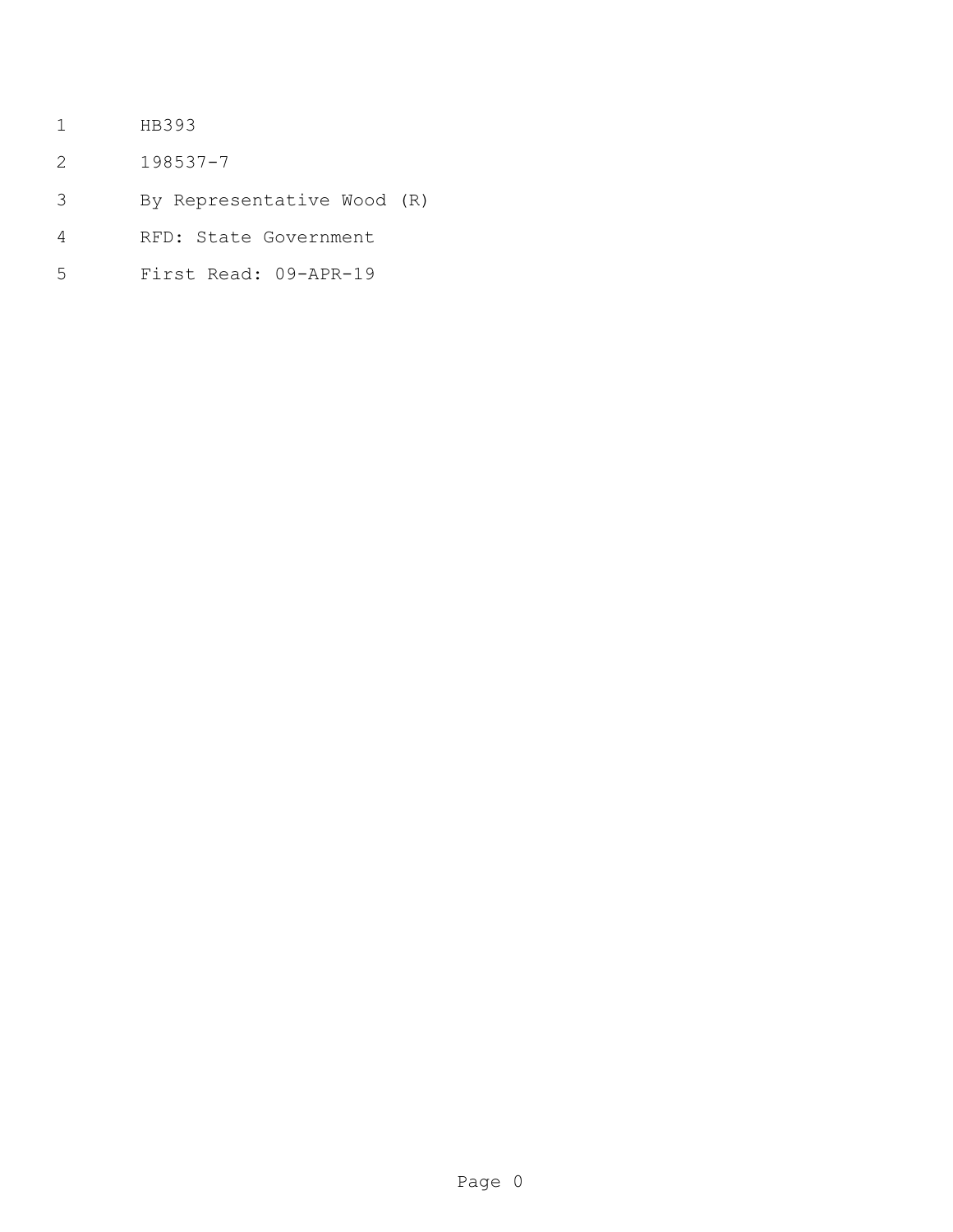ENROLLED, An Act,

 Relating to motor vehicle dealer licensing; to amend Sections 40-12-264, 40-12-390, 40-12-391, 40-12-392, 40-12-393, 40-12-395, and 40-12-398, to create a master regulatory dealer license and provide for an adjustment to the license fee; to increase the civil penalty authorized for a violation; to add Article 10, commencing with Section 40-12-445, to Chapter 12 of Title 40, Code of Alabama 1975, to create a wholesale motor vehicle auction license; to provide a criminal penalty for a violation; and in connection therewith would have as its purpose or effect the requirement of a new or increased expenditure of local funds within the meaning of Amendment 621 of the Constitution of Alabama of 1901, now appearing as Section 111.05 of the Official Recompilation of 16 the Constitution of Alabama of 1901, as amended. BE IT ENACTED BY THE LEGISLATURE OF ALABAMA: Section 1. Sections 40-12-264, 40-12-390, 40-12-391, 40-12-392, 40-12-393, 40-12-395, and 40-12-398, Code of Alabama 1975, are amended to read as follows: "§40-12-264.

 "(a) Any person, including a motor vehicle dealer, acquiring a new or used motor vehicle may be granted a grace period of 20 calendar days from date of acquisition to procure a license tag or plate.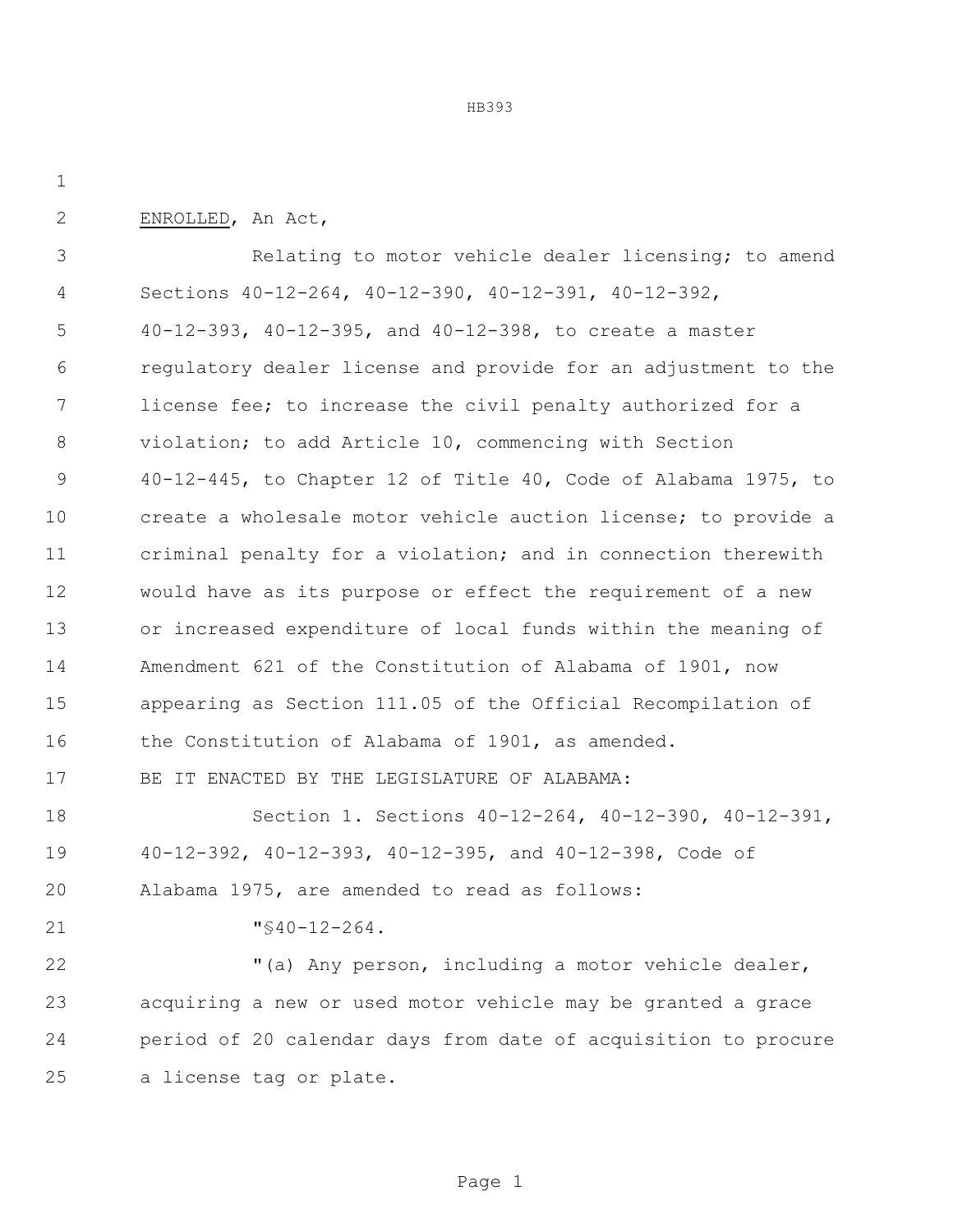| 1             | "(b) A Notwithstanding Section 32-6-65, a new or                        |
|---------------|-------------------------------------------------------------------------|
| $\mathbf{2}$  | used motor vehicle dealer who has a current regulatory license          |
| 3             | required under this article and a dealer license as required            |
| 4             | by Section $40-12-51$ or Section $40-12-169$ and Section $40-12-391$    |
| 5             | may purchase dealer license plates from the county license              |
| 6             | plate issuing official of the county in which the business is           |
| 7             | focated department upon presentation of the current licenses            |
| 8             | required under Section 40-12-391 and either Section 40-12-51            |
| $\mathcal{G}$ | or Section 40-12-169 from this state and payment of the fee             |
| 10            | for a private passenger automobile as provided in subdivision           |
| 11            | (1) of Section $40-12-242$ and subsection (a) of Section                |
| 12            | 40-12-273 per dealer plate. An additional \$1.75 two dollar             |
| 13            | $(52)$ issuance fee shall also be collected <del>, which shall be</del> |
| 14            | deposited into the county general fund to be used exclusively           |
| 15            | for the operation of the issuing official's office by the               |
| 16            | department. A new or used motor vehicle dealer that has a               |
| 17            | current regulatory license required under this article and a            |
| 18            | dealer license as required by Sections Section 40-12-62 and             |
| 19            | 40-12-391 may purchase motorcycle dealers' license plates from          |
| 20            | the county in which the business is located department upon             |
| 21            | presentation of current licenses as provided in both Sections           |
| 22            | $40-12-62$ and $40-12-391$ from this state and payment of the           |
| 23            | motorcycle registration fee as provided by subdivision (2) of           |
| 24            | Section $40-12-242$ and subsection (c) of Section $40-12-273$ per       |
| 25            | license plate. The additional \$1.75 An additional two dollar           |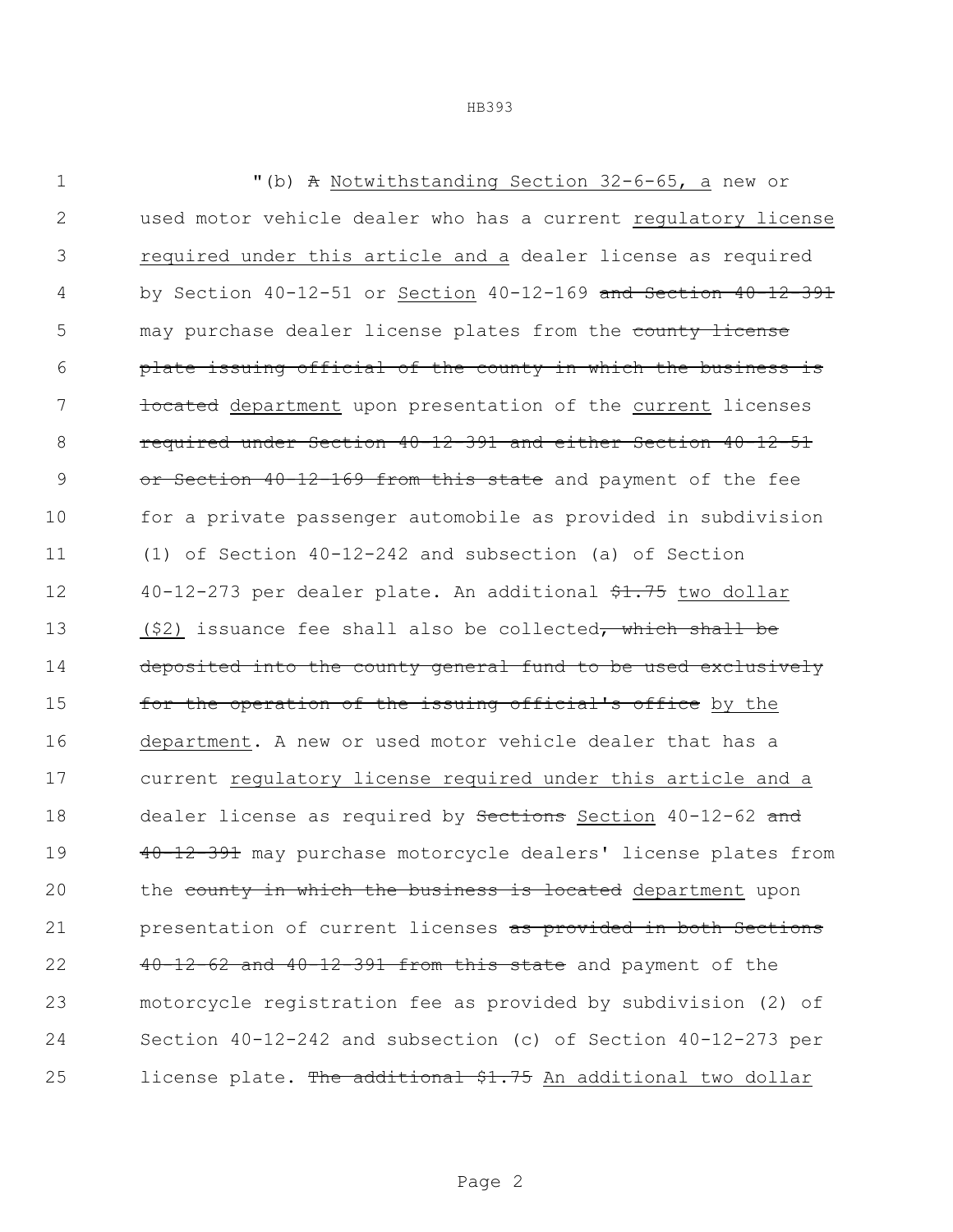1 (\$2) issuance fee shall also be collected, which shall be deposited into the county general fund to be used exclusively **for the operation of the issuing official's office** by the 4 department. Dealer license plates and motorcycle dealer license plates may only be used on motor vehicles owned by the dealership and being held in the inventory of the dealer. The number of dealer license plates is limited as follows:

 $\blacksquare(1)$  A licensed new motor vehicle dealer may 9 purchase a maximum combined total of 35 dealer and motorcycle dealer license plates unless the dealer qualifies for additional dealer license plates as provided for in subdivision (3).

 "(2) A licensed used motor vehicle dealer may 14 purchase a maximum combined total of  $\pm\theta$  five dealer and motorcycle dealer license plates unless the dealer qualifies 16 for additional dealer license plates as provided for in subdivision (3).

 "(3) Any licensed new or used motor vehicle dealer who completes applications for certificates of title involving 20 title transfers for  $1,500$  300 or more motor vehicles in this state during the previous dealer regulatory license year may purchase a combined total of not more than 25 additional dealer and motorcycle dealer license plates.

 "(c) Dealer license plates may be used by prospective purchasers, owners, partners, corporate officers,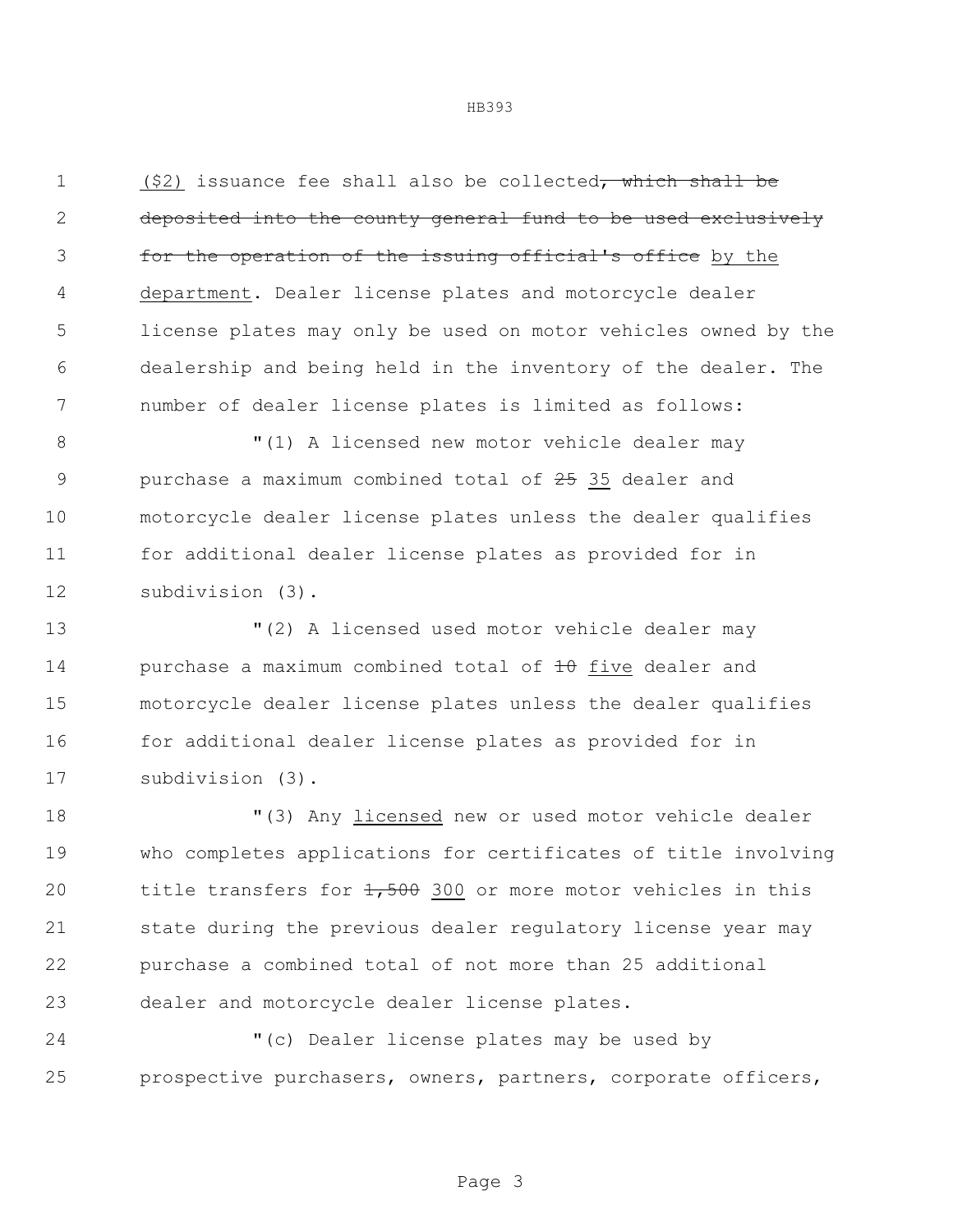and employees of the dealership and only on vehicles owned by the dealership and being held in the inventory of the dealer. Dealer license plates shall not be used on vehicles that are utilized by the dealership as rental or lease vehicles, tow 5 trucks, service trucks or vans, and other service vehicles or for other commercial purposes. A prospective purchaser shall be limited to 72 hours of use of dealer license plates. All vehicles on temporary loan from a motor vehicle dealer to a customer whose vehicle is being serviced or repaired by the dealer or to a high school for the purpose of student driver education shall be considered dealer demonstrator vehicles and dealer license plates may be used on these vehicles provided a fee is not charged by the dealer for the use.

 "(d) Licensed new and used motor vehicle dealers selling trucks or truck tractors with more than two axles on 16 the power unit or a gross weight exceeding 26,000 pounds shall allow prospective purchasers to use dealer license plates for one payload trip only, and that use shall not exceed 72 hours. The dealer shall provide the prospective purchaser a permit fully describing the vehicle by make, model, year, and vehicle identification number. The permit shall contain the complete name and address of the dealership and of the prospective customer and shall clearly indicate the date and time the permit was issued. The permit and dealer license plate shall be issued only for demonstration purposes, and shall not be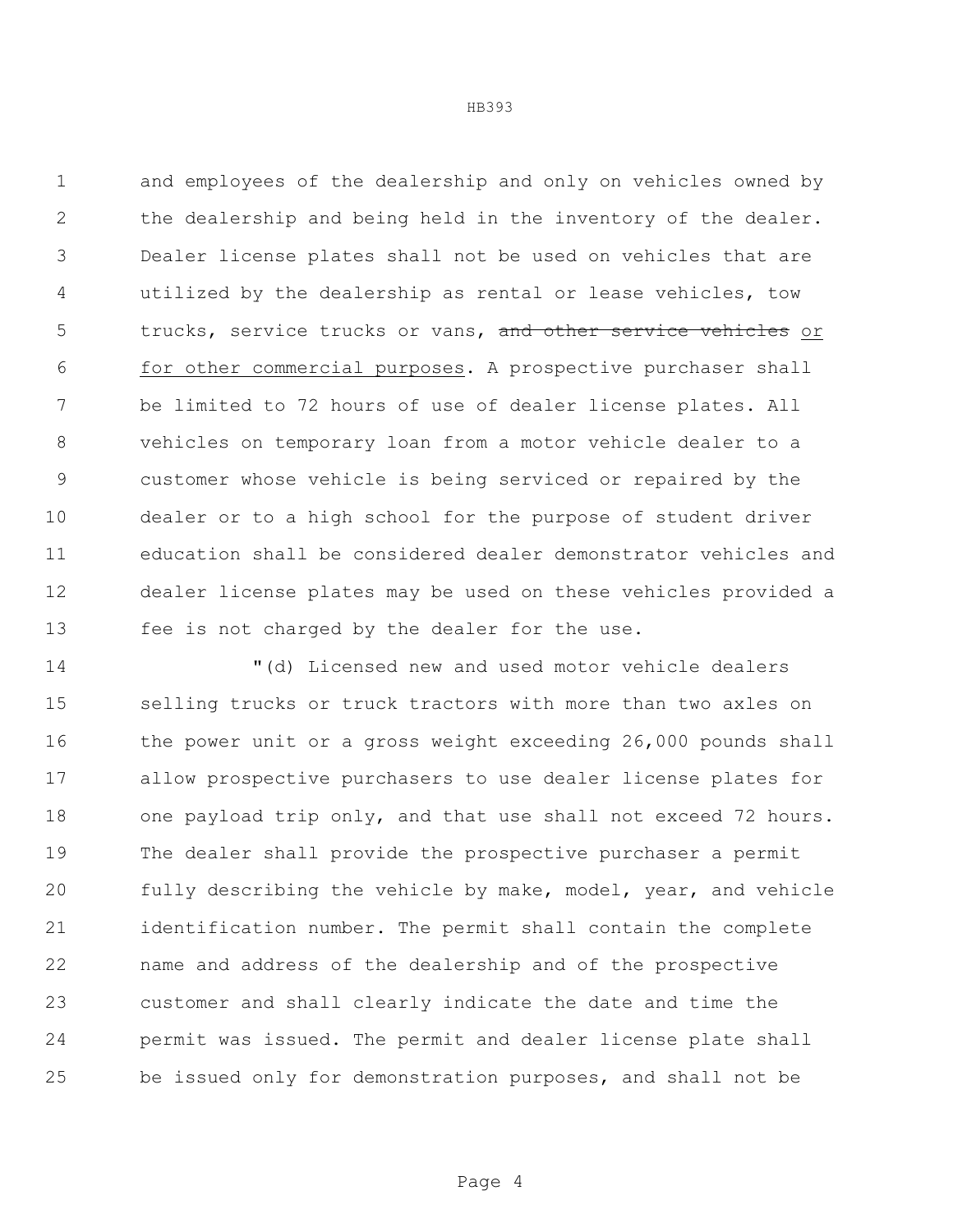1 issued by the dealer when a vehicle is loaned or rented to an 2 operator for any other purpose.

3 The Music of the Music or used motor vehicle dealer<sub>1</sub> or 4 wholesaler may purchase a maximum of 10 upon proper 5 application, may be issued a temporary seven-day dealer 6 transit license plates plate to be used on motor vehicles 7 being offered for sale to licensed motor vehicle dealers. The 8 temporary dealer transit license plate shall be issued in a 9 manner as prescribed by the department. Dealer Temporary 10 seven-day dealer transit license plates may be used by the new 11 or used motor vehicle dealer or a wholesaler to transport 12 vehicles within the inventory of the dealer or wholesaler. 13 **Dealer** The temporary seven-day dealer transit license plates 14 shall not be used on service vehicles, including which include 15 tow trucks<sub>7</sub> and rental<sub>7</sub> or and lease vehicles, or used for 16 other commercial purposes. The fees for the seven-day dealer 17 transit license plates shall be the same as the fees provided 18 in subsection (b) for dealer license plates five dollars (\$5).

 "(f) A motor vehicle wholesale auction, licensed under Section 40-12-446, upon proper application, may be issued a seven-day auction transit license plate to be used to transport vehicles to and from the auction. The seven-day auction transit license plate shall be issued in a manner as prescribed by the department. The seven-day auction transit license plate may not be used on service vehicles, which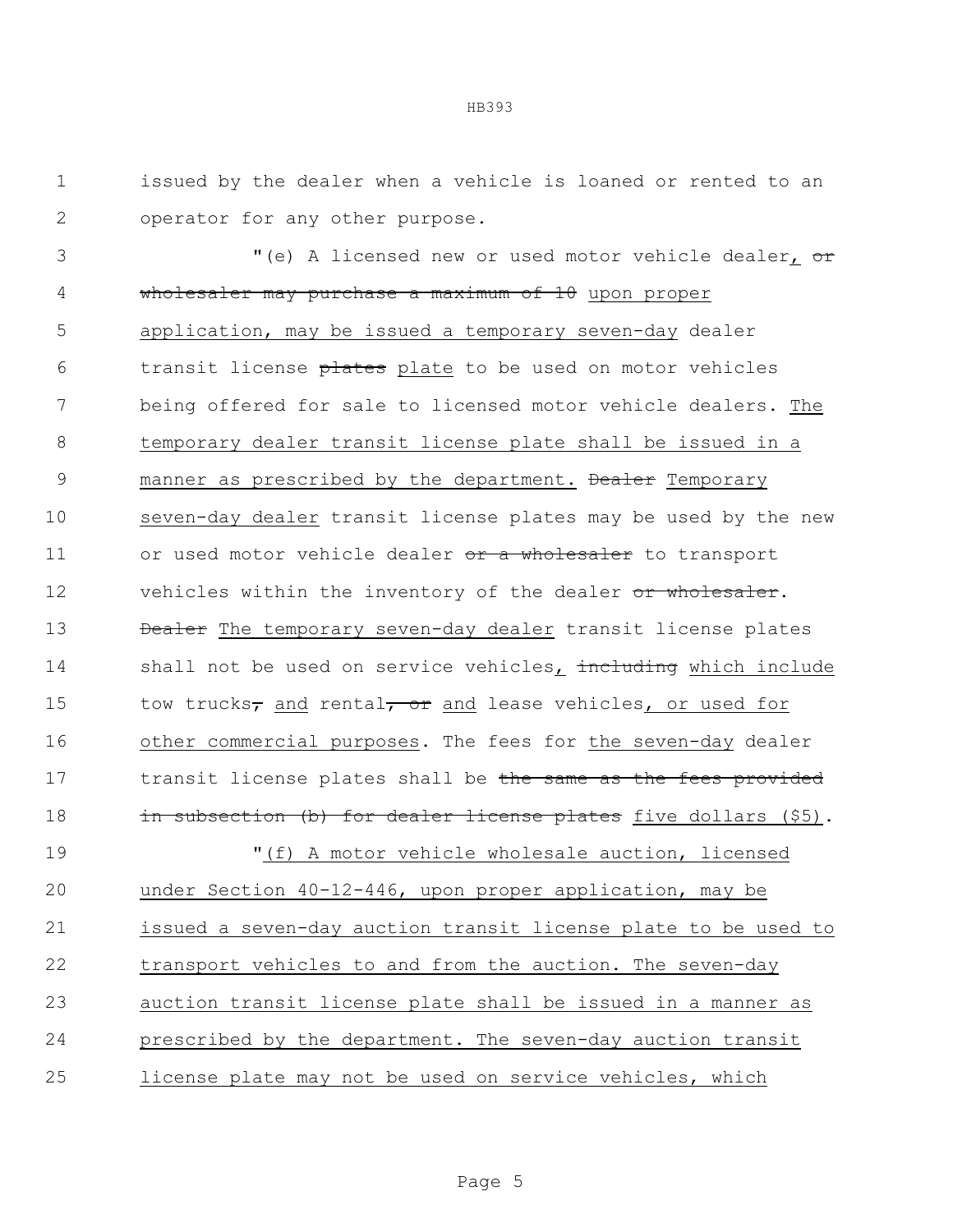include tow trucks and rental and lease vehicles, or used for other commercial purposes. The fee for a seven-day auction transit license plate shall be five dollars (\$5). 4 "<del>(f)</del> (g) A licensed motor vehicle rebuilder dealer 5 may purchase a maximum of 10 temporary seven-day dealer transit license plates to be used in accordance with subsection (a) of Section 32-8-87. 8 "<del>(g)</del> (h) Any Notwithstanding Section 32-6-65, any manufacturer of private passenger automobiles, motorcycles, trucks, truck tractors, or trailers who has manufacturing facilities located in this state and has a current manufacturer's license as required by Section 40-12-87, may 13 procure manufacturer license plates from the county license **plate issuing official of the county in which the business is located** department upon payment of the private passenger 16 automobile or motorcycle fees per plate, as provided in subdivision (1) or (2) of Section 40-12-242 and subsection (a) 18 or (c) of Section 40-12-273. The additional one dollar 19 seventy-five cents (\$1.75) An additional two dollar (\$2) 20 issuance fee shall also be collected, which shall be deposited **into the county general fund to be used exclusively for the** 22 operation of the issuing official's office by the department. The word "manufacturer" shall appear on the license plates. The license plates may be used for transporting and testing new motor vehicles owned by the manufacturer.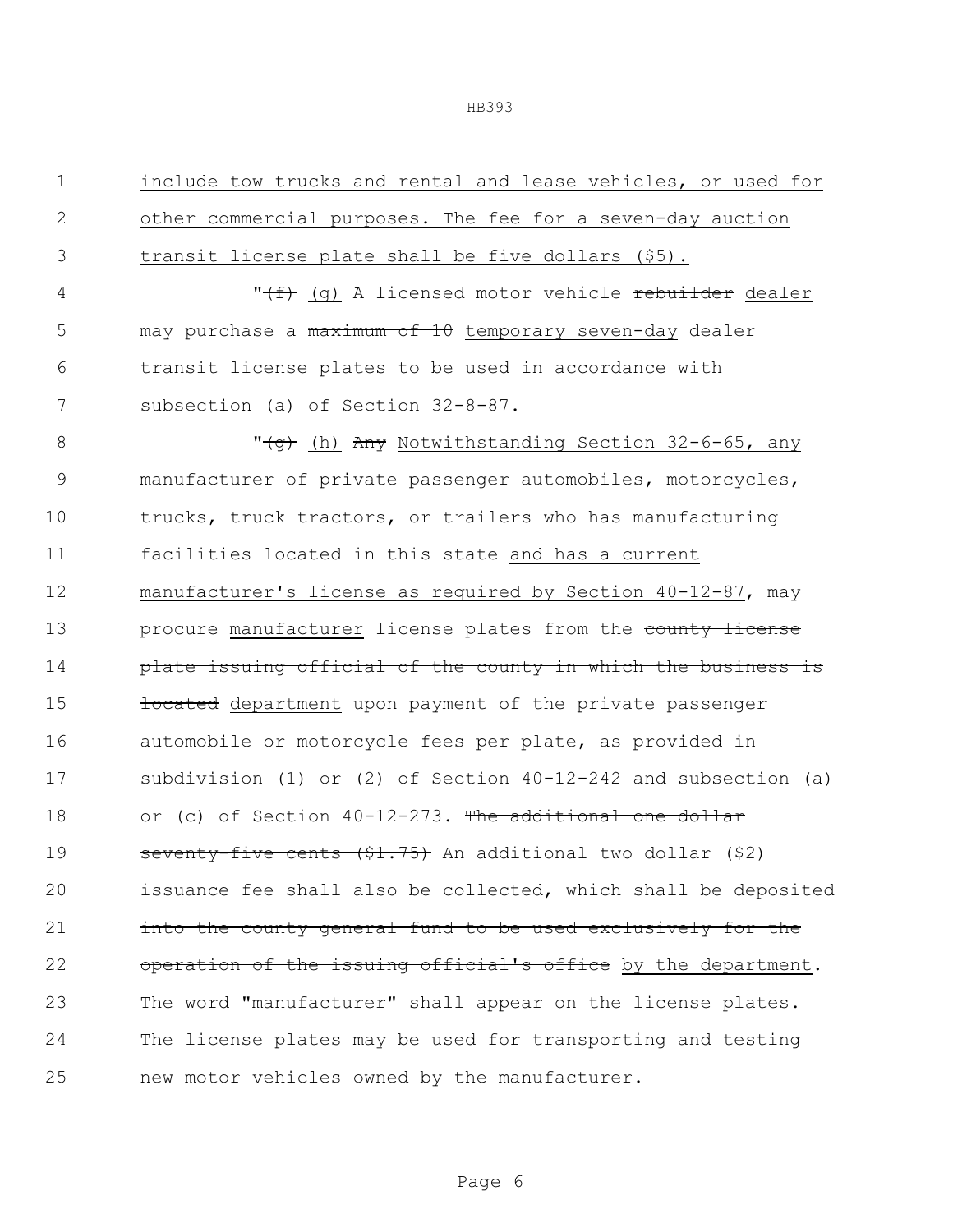| $\mathbf 1$ | "(h) (i) The proceeds of the fees levied in this                |
|-------------|-----------------------------------------------------------------|
| 2           | section shall not be subject to proration. The registration     |
| 3           | fees collected pursuant to this section for dealer license      |
| 4           | plates and manufacturer license plates shall be distributed by  |
| 5           | the county license plate issuing officials department in the    |
| 6           | same manner as fees for private passenger automobiles and       |
| 7           | motorcycles pursuant to Sections 40-12-269, 40-12-270, and      |
| $8\,$       | $40-12-274$ . The five dollar (\$5) fee for the issuance of the |
| 9           | seven-day dealer transit plates and the seven-day auction       |
| 10          | transit plates and the additional two dollar (\$2) issuance fee |
| 11          | for dealer license plates and manufacturer license plates       |
| 12          | shall be retained by the department to offset the cost of       |
| 13          | administering this article. The five dollar (\$5) fee and the   |
| 14          | two dollar (\$2) issuance fee, in addition to all other         |
| 15          | appropriations, shall be continuously appropriated to the       |
| 16          | department. No fees provided in this section may be refunded.   |
| 17          | " $\frac{1}{t}$ (j) No motor vehicle ad valorem taxes,          |
| 18          | registration fees imposed by local law, or issuance fees        |
| 19          | imposed by local law shall be collected by the county official  |
| 20          | who issues department when issuing license plates pursuant to   |
| 21          | this section. In addition, motor vehicle delinquency penalties  |

 and interest fees shall not be applicable when issuing license plates pursuant to this section.

24 "(k) No motor vehicle ad valorem taxes or sales tax shall be collected by the local issuing official when a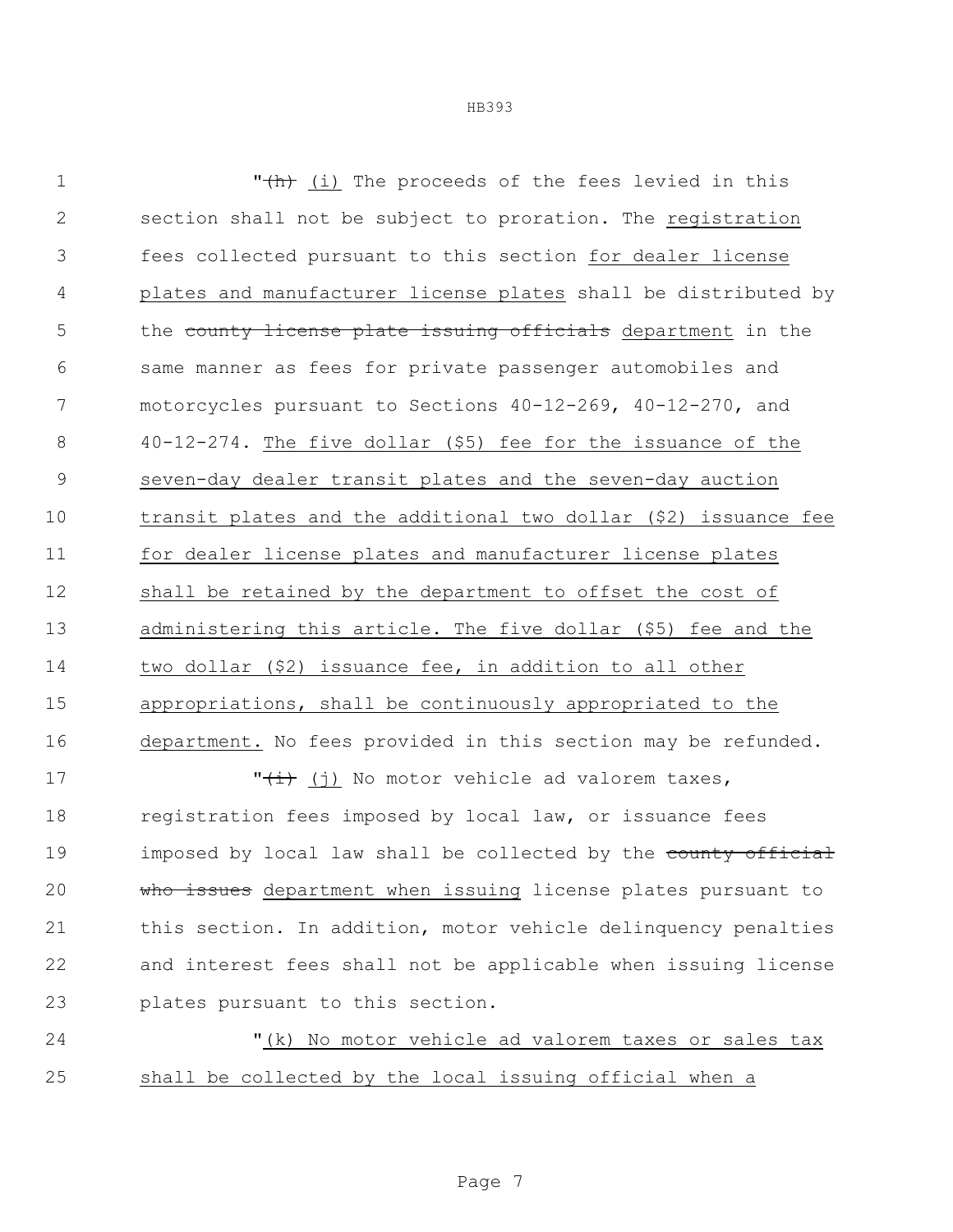| standard plate is issued for a motor vehicle held in inventory |  |  |  |  |  |
|----------------------------------------------------------------|--|--|--|--|--|
| 2 by a licensed new or used motor vehicle dealer.              |  |  |  |  |  |

 $\mathbf{y}$   $\mathbf{y}$  (1) Any person to whom license plates are 4 issued under this section, upon forfeiture or revocation of 5 his or her license under Section 40-12-390, et seq., or upon 6 discontinuing business, shall surrender to the issuing 7 official department all license plates issued within 10 8 calendar days from the date of forfeiture or revocation of 9 license or discontinuing business.

 $\mathsf{''(k)}$  (m) Motor vehicle dealer, motorcycle dealer, manufacturer, auction transit, or dealer transit license plates may not be used in lieu of regular issued license plates as a means of avoiding the registration and ad valorem tax requirements of this chapter. Any person who willfully 15 violates this section of law shall be subject to a Department 16 of Revenue penalty misuses or unlawfully acquires a license plate issued under this section in a manner not authorized by 18 this section and rules adopted pursuant to this section shall be subject to a penalty assessed by the department in the 20 amount of one hundred dollars (\$100) two hundred dollars (\$200) for the first violation and five hundred dollars (\$500) for each subsequent violation.

23 TH<sub>(1)</sub> (n) A licensed new or used motor vehicle dealer 24 shall register any motor vehicle and purchase an Alabama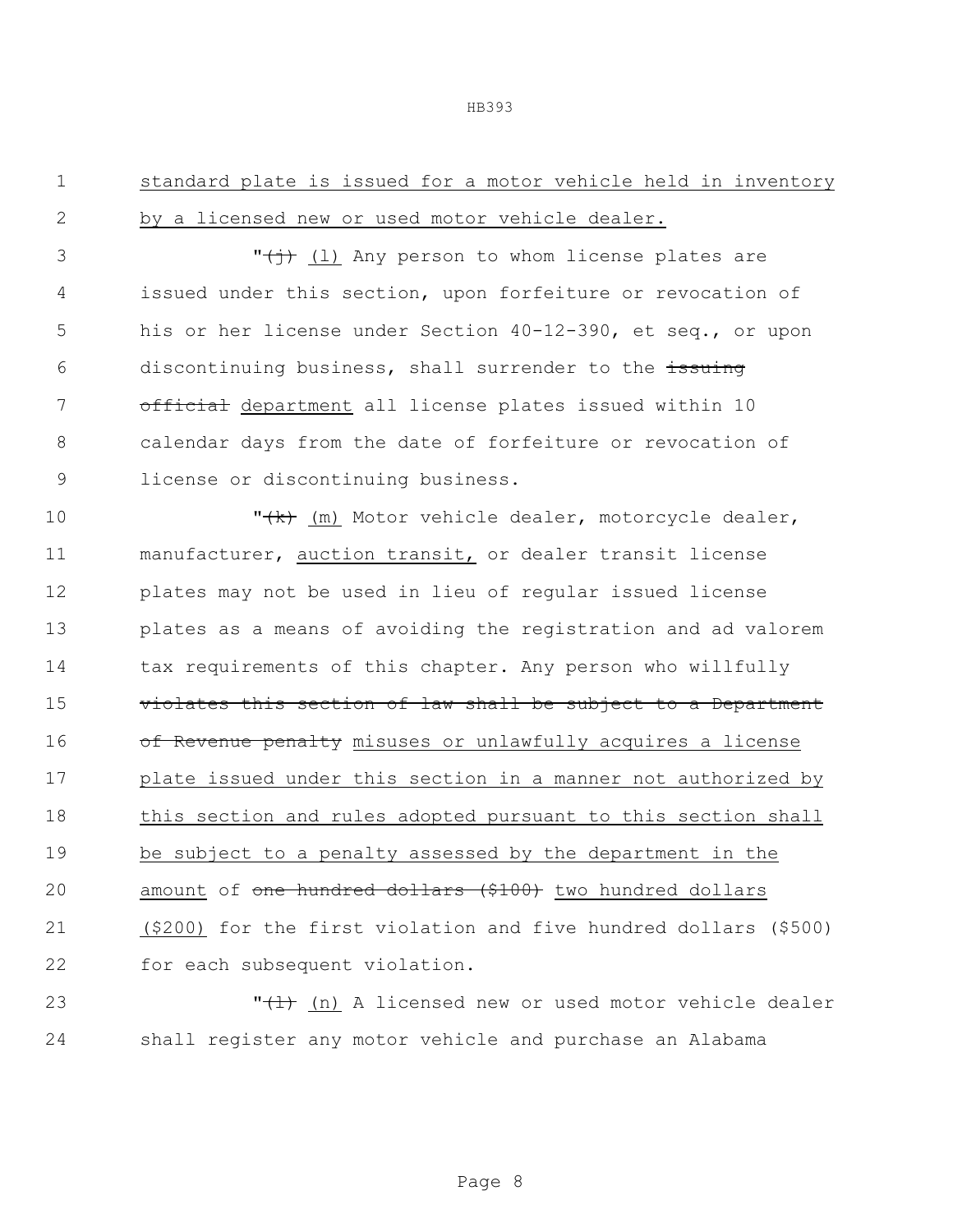license plate of the proper classification for any motor vehicle withdrawn from the inventory of the dealer.

3 T<del>(m)</del> (o) A motor vehicle dealer, motorcycle dealer, 4 dealer transit, or manufacturer license plate may be replaced in accordance with Section 40-12-265.

 $\mathsf{m}_{\text{min}}$  (p) Any person who makes willful misstatements or files documents with erroneous information in order to 8 obtain motor vehicle dealer, motorcycle dealer, dealer transit, auction transit, or manufacturer license plates shall be guilty of a Class A misdemeanor subject to criminal penalties as provided by law, and may be assessed a civil penalty of one thousand dollars (\$1,000) by the department.

13 The Moving of the Morris of the Morris vehicle dealer, motor vehicle rebuilder, or motor vehicle wholesaler, licensed pursuant to Section 40-12-51, 40-12-62, or 40-12-169 and Section 40-12-391, or a manufacturer of private passenger 17 automobiles, motorcycles, trucks, truck tractors, or trailers **licensed pursuant to this section,** that is licensed pursuant to Section 40-12-87, is prohibited from renewing his or her licenses if the new or used motor vehicle dealer, motor vehicle rebuilder, motor vehicle wholesaler, or manufacturer fails to pay any outstanding liabilities resulting from the assessment of penalties provided in this section.

"§40-12-390.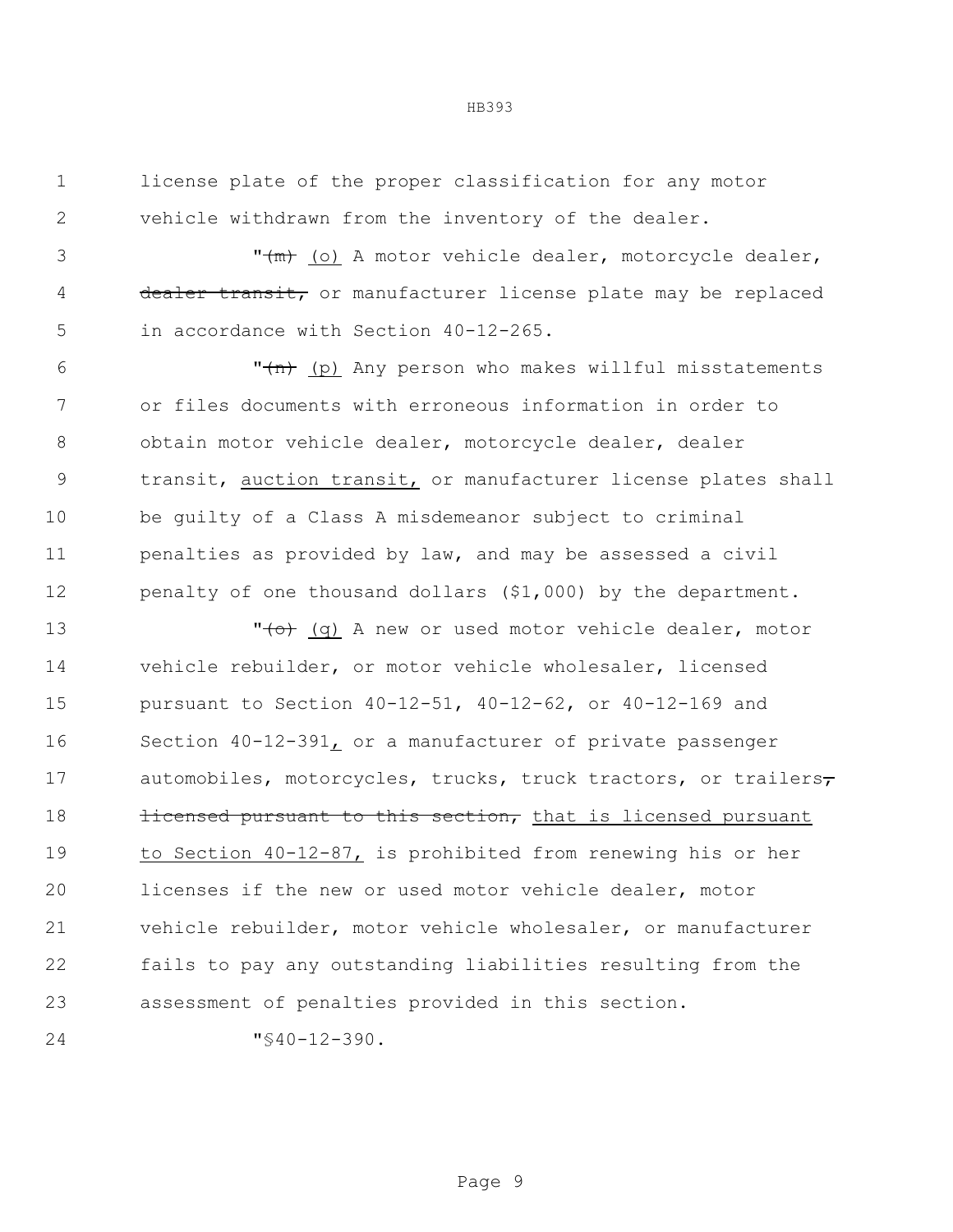| $\mathbf 1$  | The following words and phrases, when used in this              |
|--------------|-----------------------------------------------------------------|
| $\mathbf{2}$ | article, shall have the following meanings:                     |
| 3            | "(1) COMMISSIONER. The state Commissioner of                    |
| 4            | Revenue.                                                        |
| 5            | "(2) DEPARTMENT. The Department of Revenue.                     |
| 6            | $"$ (3) DISTRIBUTOR. Any person <del>, firm, or</del>           |
| 7            | corporation engaged in the business of selling or distributing  |
| 8            | new motor vehicles to new motor vehicle dealers.                |
| $\mathsf 9$  | "(4) FACILITATOR. Any person or his or her designee             |
| 10           | who facilitates an off-site sale licensed under Section         |
| 11           | 40-12-395. The term may include the owner of the property       |
| 12           | where the off-site sale is being conducted.                     |
| 13           | $"(\theta)$ (5) MANUFACTURER. Any person, firm, or              |
| 14           | corporation engaged in the business of manufacturing or         |
| 15           | assembling new and unused motor vehicles.                       |
| 16           | "(6) MASTER DEALER LICENSE. The license issued by               |
| 17           | the department pursuant to this article.                        |
| 18           | " $(4)$ (7) MOTOR VEHICLE. Any motor vehicle as defined         |
| 19           | in Section 40-12-240, but the term shall not include any        |
| 20           | trailer not required to have a certificate of title.            |
| 21           | "(5) (8) MOTOR VEHICLE REBUILDER. Any person <del>, firm,</del> |
| 22           | or corporation engaged in the business of making or causing to  |
| 23           | be made extensive repairs, replacements, or combination of      |
| 24           | different motor vehicles to the extent of extinguishing the     |
| 25           | identity of the original vehicle to the extent that the         |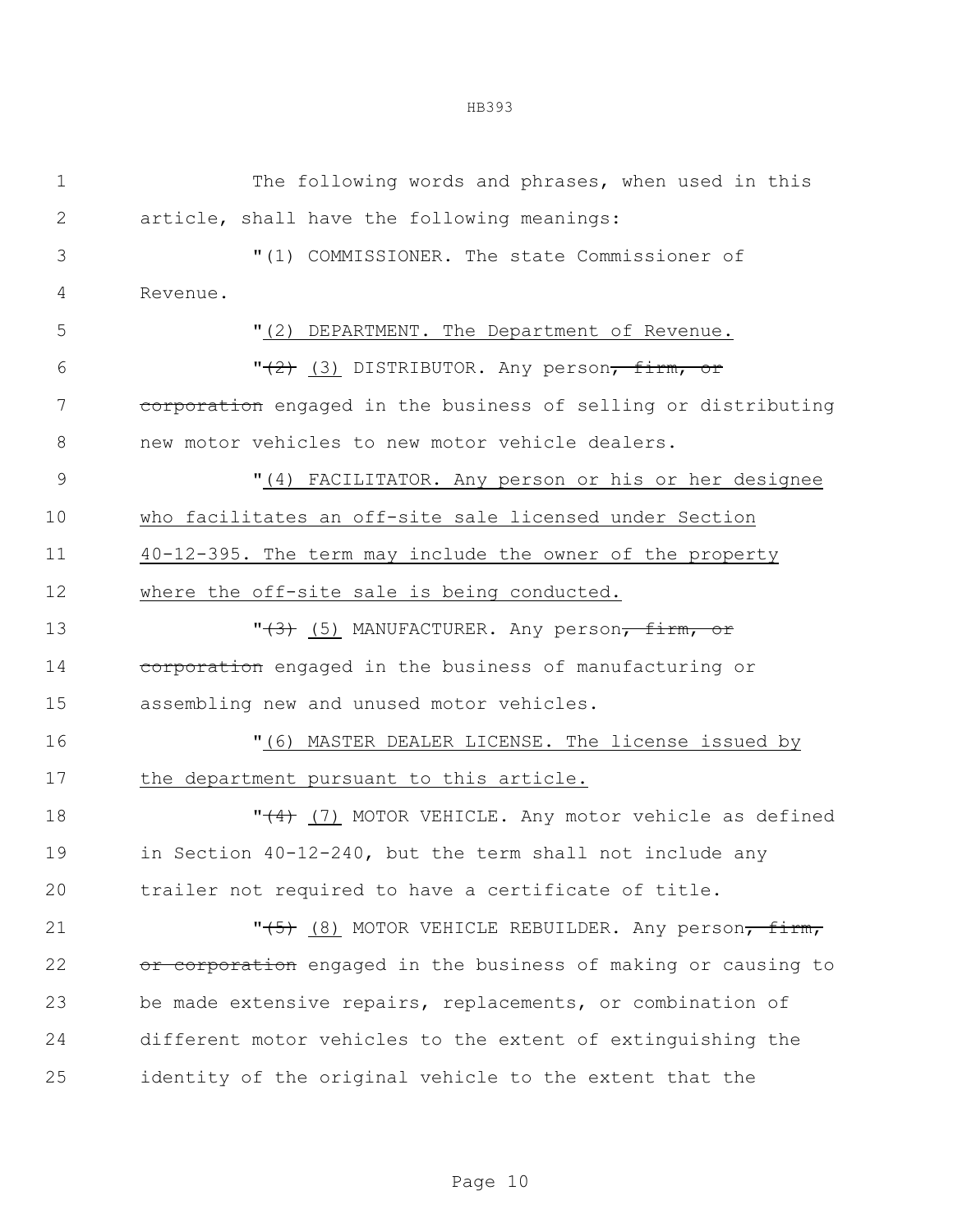finished motor vehicle may be assigned a new identification to 2 be issued by the Department of Revenue department under the **provisions of** Chapter 8 of Title 32. The term also includes 4 any person, firm, or corporation engaged in the business of refurbishing, repairing, or replacing damaged parts of motor vehicles for the purpose of preparing the vehicle for resale under the same identification and identity as the vehicle had 8 before the refurbishing.

9 TH (6) MOTOR VEHICLE WHOLESALER. Any person<del>, firm,</del> 10 or corporation engaged in the business of buying, selling, or exchanging motor vehicles at wholesale to motor vehicle dealers, as defined in this article, and not to the public.

**T<del>(7)</del>** (10) NEW MOTOR VEHICLE. A motor vehicle, other than a used motor vehicle, the legal title of which has never been transferred by a manufacturer, distributor, or new motor vehicle dealer to an ultimate purchaser.

 $\sqrt{(8)}$  (11) NEW MOTOR VEHICLE DEALER. Any person, **firm, or corporation** which holds a bona fide contract or franchise in this state in effect with a manufacturer or distributor of new motor vehicles and is engaged in the business of selling, advertising, or negotiating the sale of new motor vehicles or new and used motor vehicles, and the duly licensed new motor vehicle dealers shall be the sole and 24 only persons<del>, firms, or corporations</del> entitled, other than in connection with the rental or leasing of new motor vehicles by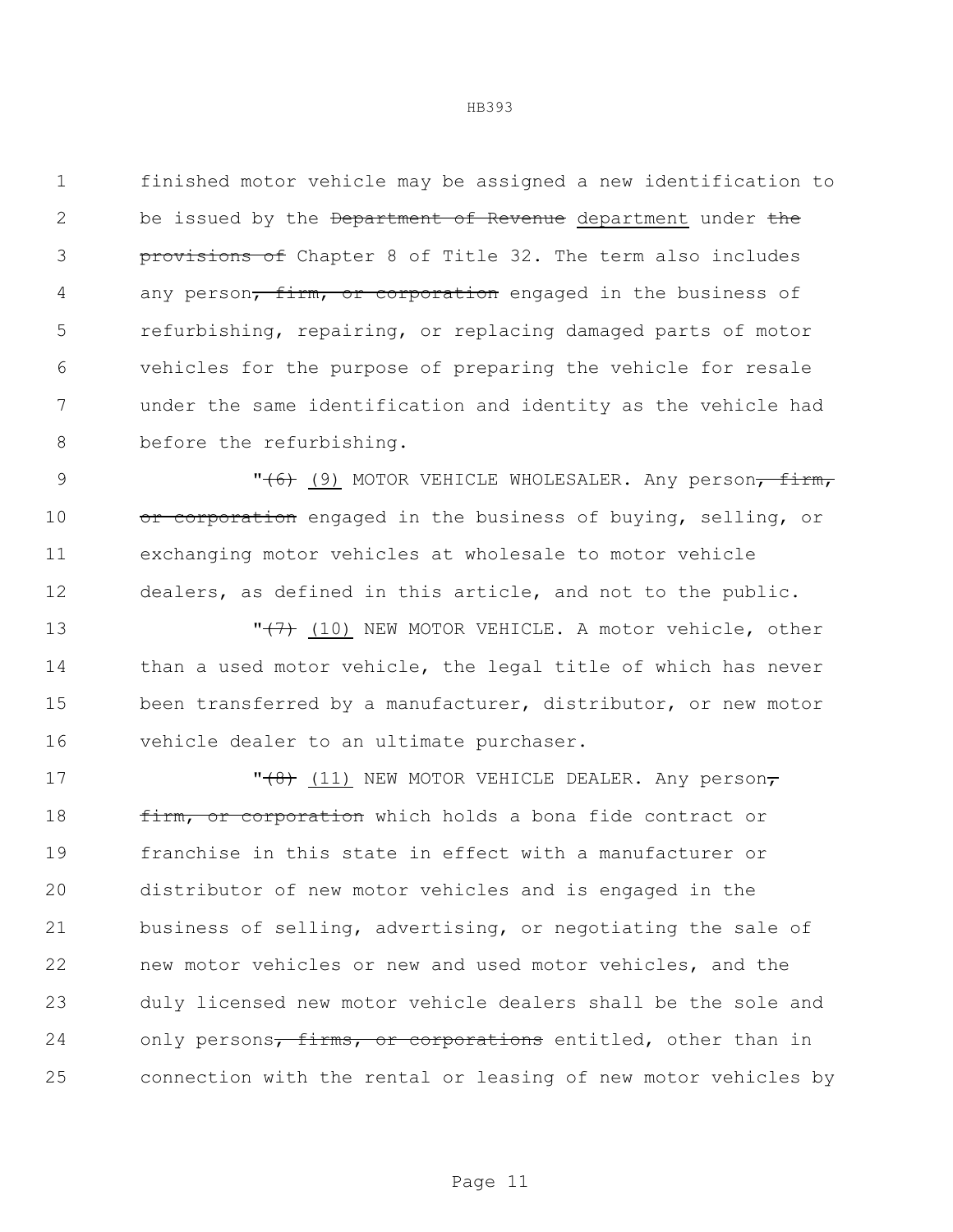persons engaged in the business of motor vehicle rental and leasing, to sell and publicly or otherwise solicit and advertise for sale new motor vehicles. The term also includes a motor vehicle rebuilder and motor vehicle wholesaler as defined in this article.

 $\sqrt{9}$  (12) PERMANENT LOCATION. A building or structure from which sales of motor vehicles are conducted. A house used as a residence by the business owner, a partner, or a corporate officer from which sales of motor vehicles are 10 conducted may also be a permanent location. The building or structure must be owned, rented, or leased and must be used as an office and a place to receive mail, keep records, and 13 conduct routine business, to include an operable telephone **listed with the telephone company** utilities under the name of the licensed business or the business owner.

"(13) PERSON. As defined in Section 40-12-240.

17 TH (10) USED MOTOR VEHICLE. A motor vehicle, the legal title of which has been transferred by a manufacturer, distributor, or new motor vehicle dealer to an ultimate purchaser.

21 **"<del>(11)</del>** (15) USED MOTOR VEHICLE DEALER. Any person<del>,</del> 22 firm, or corporation engaged in the business of buying, selling, exchanging, advertising, or negotiating the sale of five or more motor vehicles, not previously titled or 25 registered in the person's name, at retail during a calendar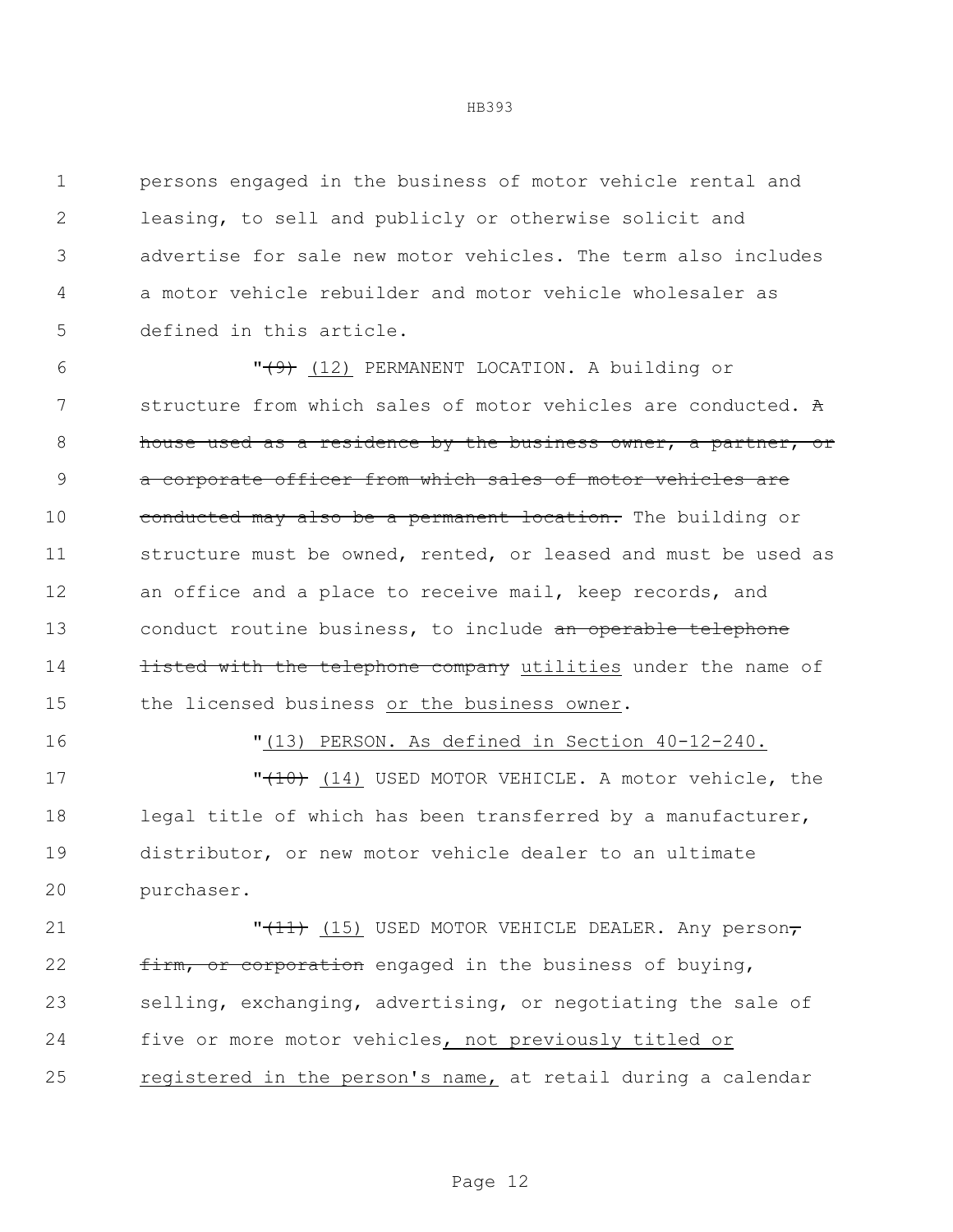1 year, whether or not the motor vehicles are owned by such **person, firm, or corporation,** or in offering or displaying motor vehicles for sale at retail to the public. The term "selling" or "sale" shall include lease-purchase transactions. The term "used motor vehicle dealer" does not include banks, credit unions, licensees of the State Banking Department, and finance companies which acquire motor vehicles as an incident to their regular business and does not include motor vehicle rental and leasing companies. The term also includes a motor vehicle rebuilder and motor vehicle wholesaler as defined in this article.

**"<del>(12)</del>** (16) ULTIMATE PURCHASER. With respect to a new 13 motor vehicle, the first person<del>, firm, or corporation,</del> other than a new motor vehicle dealer purchasing in his or her capacity as a new motor vehicle dealer, who in good faith purchases the new motor vehicle for purposes other than 17 resale. Ultimate purchaser shall The term does not include a 18 person<del>, firm, or corporation</del> who purchases a vehicle for purposes of altering or remanufacturing the motor vehicle for future resale.

"§40-12-391.

22 The Music of the person shall be licensed as an automobile a 23 motor vehicle dealer under the provisions of Section 40-12-51, 40-12-62, or 40-12-169, nor shall any person engage in business as, serve in the capacity of, or act as a new motor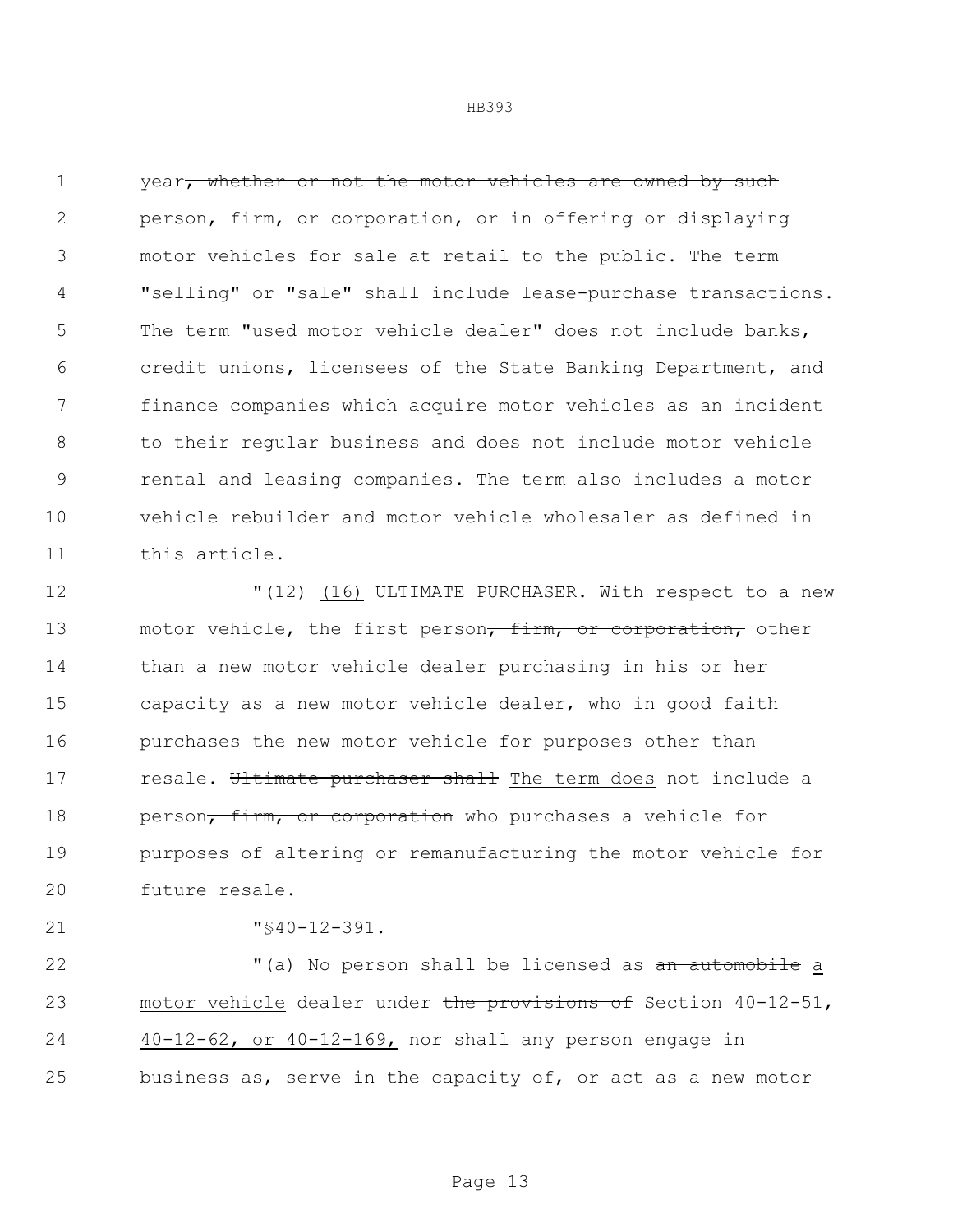vehicle dealer, used motor vehicle dealer, motor vehicle rebuilder, or motor vehicle wholesaler in this state, without first obtaining a master dealer license as provided in this 4 article and, if a new motor vehicle dealer, or a used motor vehicle dealer, a state sales tax number.

6 "(b) No person, firm, or corporation shall engage in the business of buying, selling, exchanging, advertising, or negotiating the sale of new motor vehicles unless he or she holds a valid master dealer license as a new motor vehicle dealer in this state for the make or makes of new motor vehicles being bought, sold, exchanged, advertised, or negotiated or unless a bona fide employee or agent of the licensee.

 "(c) No person, other than a motor vehicle dealer licensed under this article or a recorded lienholder, may sell a motor vehicle without being currently recorded as the owner or lienholder on the certificate of title or designated as the attorney-in-fact acting on behalf of the titled owner or lienholder. If a person is not in compliance with this subsection, any state or local licensing official or law enforcement officer may impound the motor vehicle until the person provides proper proof of ownership as the currently recorded owner on the certificate of title or as the attorney-in-fact acting on behalf of the titled owner, or as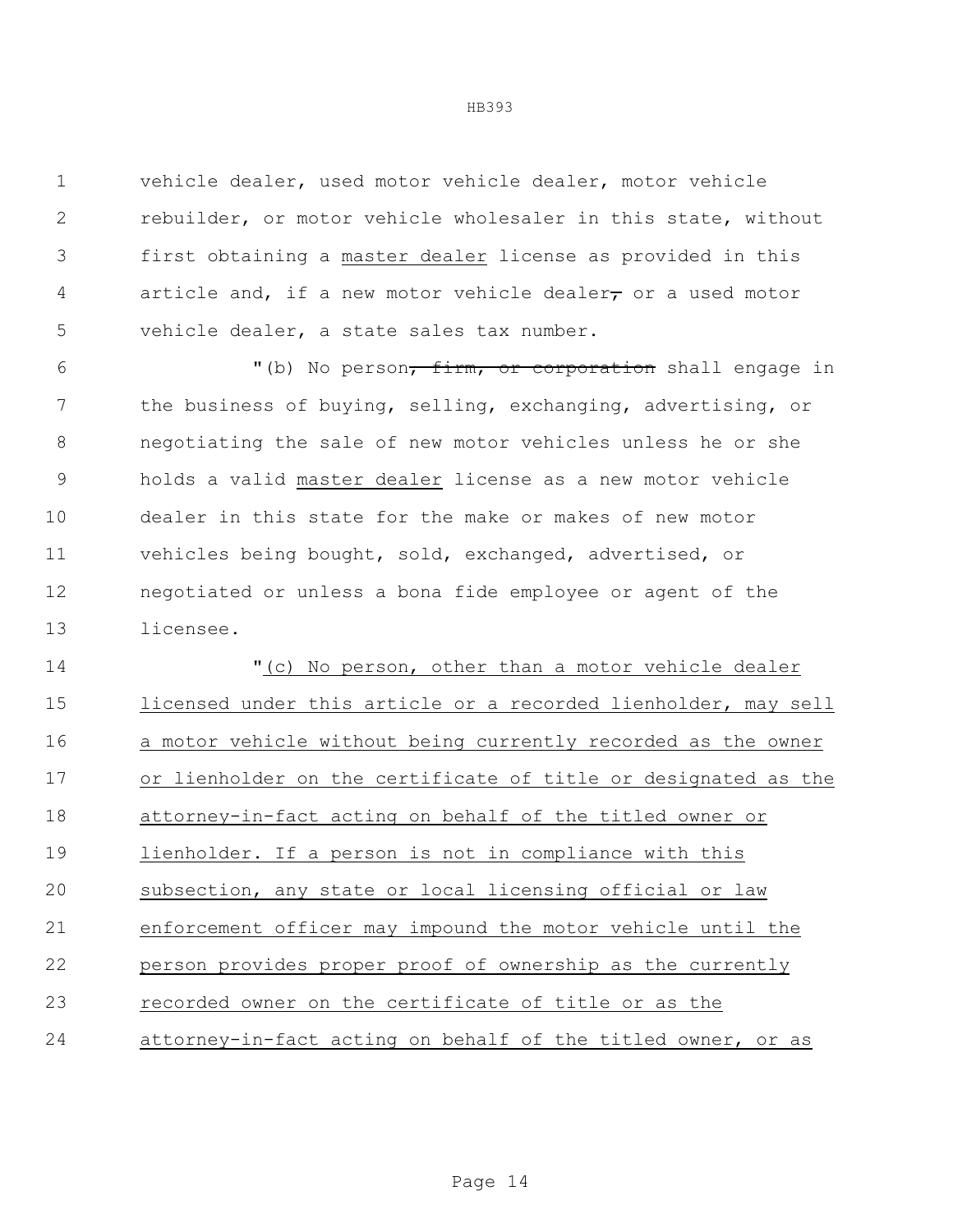otherwise prescribed by law. This subsection does not apply to abandoned motor vehicles sold under Chapter 13 of Title 32.

3 The Collect Constants (d) Notwithstanding any law of this state providing otherwise, neither a new motor vehicle dealer nor a used motor vehicle dealer nor any person engaged in the business of motor vehicle rental and leasing:

 $(1)$  With respect to a credit sale transaction, is required to be licensed under Chapter 19 of Title 5 in order to pay any amount necessary to satisfy a lease on, security interest in, or lien on any motor vehicle either returned to 11 that dealer or to the lessor or traded in by the purchaser in connection with the credit sale transaction, and to include that amount as part of the amount to be paid by the purchaser under the credit sale transaction; or

 "(2) With respect to a lease transaction, is subject to Chapter 19 of Title 5 or otherwise deemed to have made a loan or credit sale by virtue of paying any amount necessary 18 to satisfy a lease on, security interest in, or lien on any motor vehicle either returned to that dealer or to the original lessor or traded in by the lessee in connection with the lease transaction, and including that amount as part of the amount to be paid by the lessee under the lease transaction.

 $\sqrt{840-12-392}$ .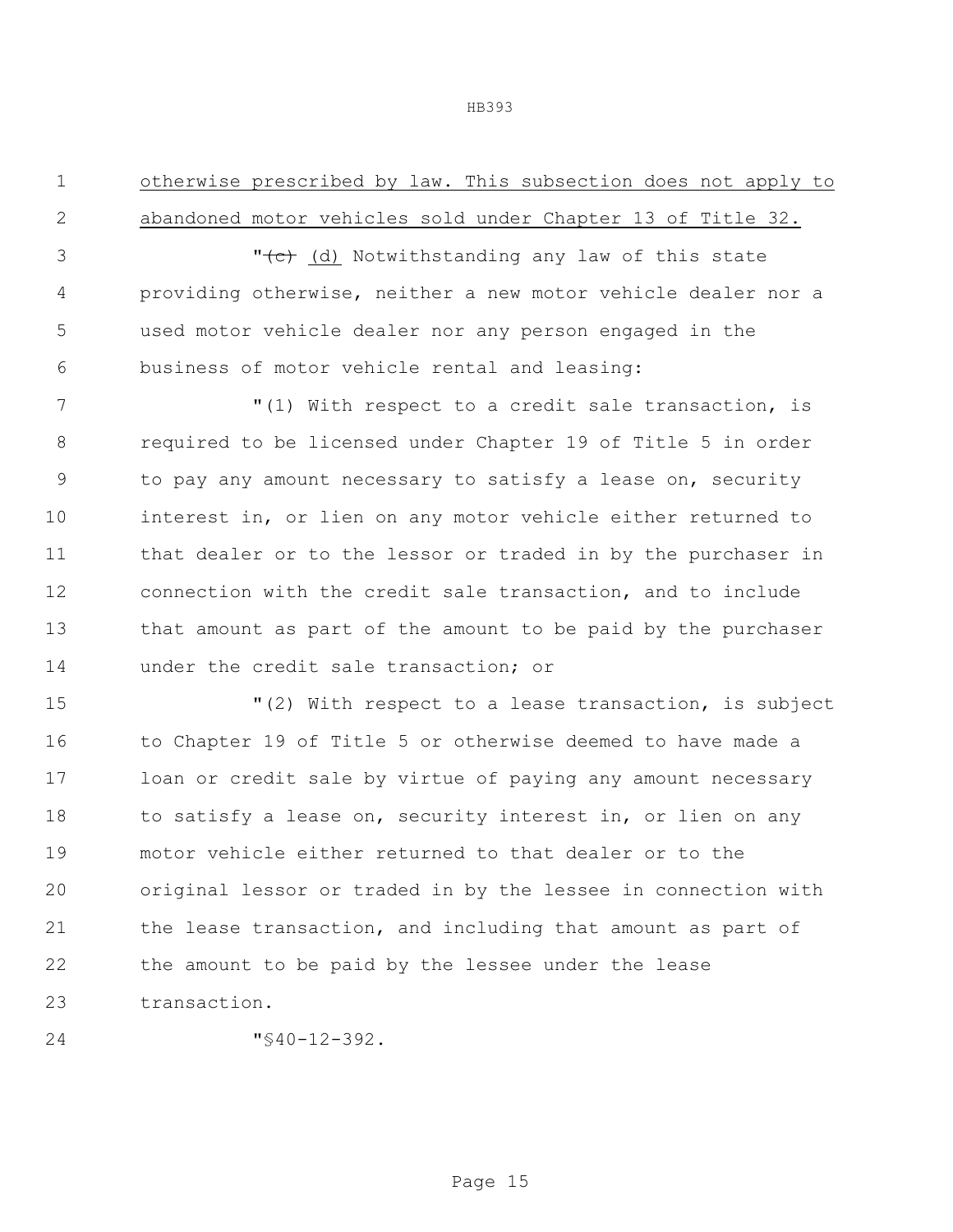"(a) The application for a master dealer license shall be in such form and shall be subject to such rules and regulations as may be prescribed by the commissioner. An application shall be verified by the oath or affirmation of the applicant. If the applicant is a sole proprietorship, the application shall contain the name and residence of the applicant. If the applicant is a partnership, the application shall contain the names and residences of each partner. If the applicant is a corporation, the application shall contain the names and residences of the officers and directors. If the applicant is a new motor vehicle dealer, or used motor vehicle dealer in this state, the application shall contain the state 13 sales tax number assigned to the applicant. The application shall enumerate the number of new and used vehicles sold during the previous calendar year; describe the exact location of the place of business, and shall state: That the location is a permanent one; that the location affords sufficient space upon and within which to adequately display one or more motor vehicles offered for sale and that an appropriate sign designates the location as being the place of business of a motor vehicle dealer; that it is a suitable place from which the applicant can in good faith carry on such business and keep and maintain books and records necessary to conduct business, which shall be available at all reasonable hours for inspection by the commissioner. The application shall state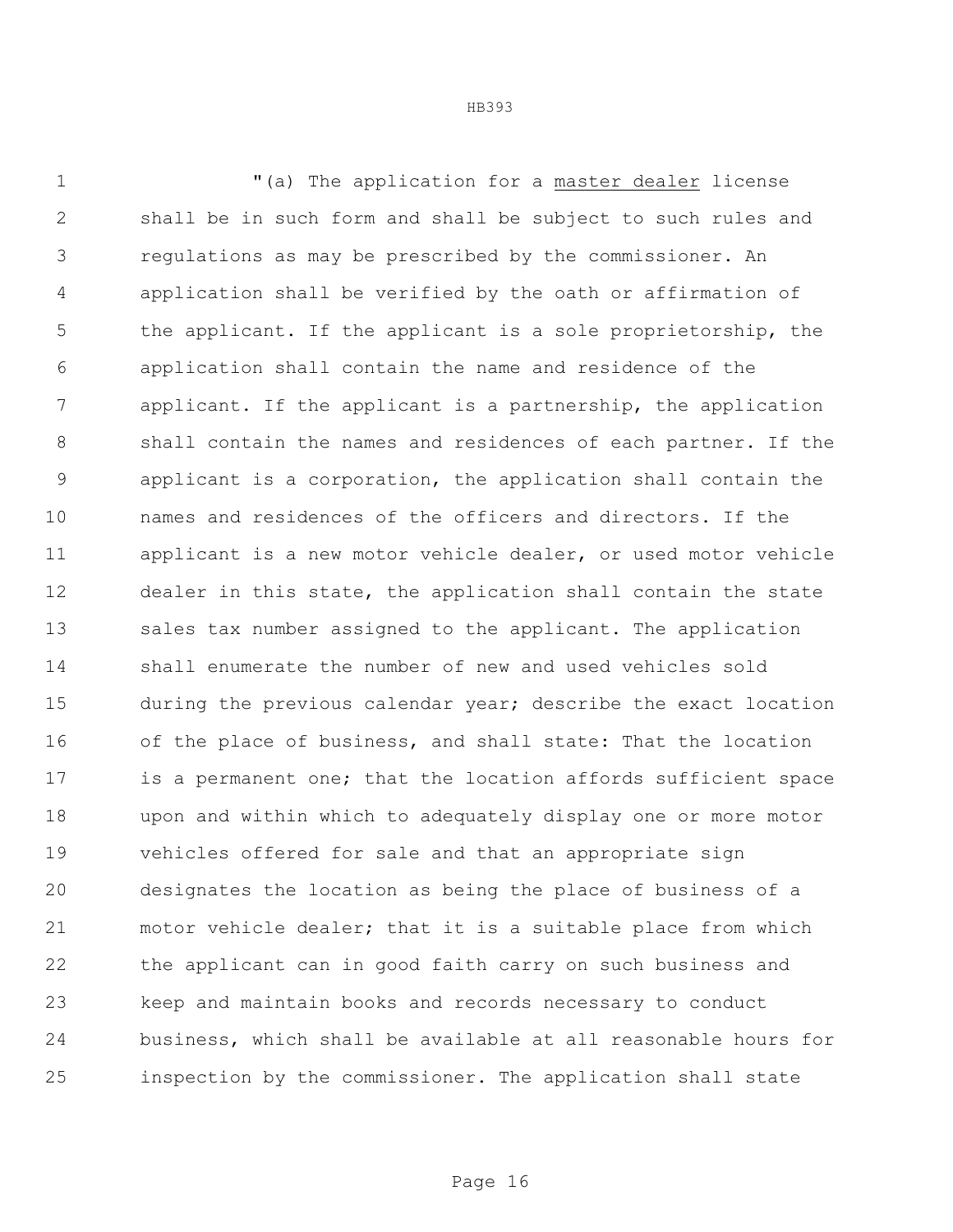that the applicant is either (i) franchised by a manufacturer of motor vehicles, and, if so, the name of the manufacturer and line make that the applicant is authorized to represent, or (ii) a used motor vehicle dealer, rebuilder, or wholesaler. Upon making application, the person applying shall pay an 6 application fee of as prescribed by the commissioner of twenty-five dollars (\$25) through September 30, 2020. Effective October 1, 2020, the application fee shall be 9 calculated pursuant to Section 3 2 of this act to the 10 commissioner and shall be in addition to other fees required by law. The commissioner may cause an investigation to be made and upon being satisfied that the facts set forth in the application are true, shall issue a master dealer license certificate to the applicant, which shall entitle the licensee 15 to operate as a motor vehicle dealer, rebuilder,  $\sigma$ r and wholesaler for one year from the first day of October of each year. If the commissioner, upon investigation, determines that a master dealer license should not be issued, the commissioner may deny the license and the applicant may appeal the denial to the Alabama Tax Tribunal as allowed in Chapter 2A of this title.

 "(b) Every master dealer license issued under this article shall be valid for one year from the first day of October of each year and shall be renewed on October 1 each year. Thirty days of grace for obtaining the license shall be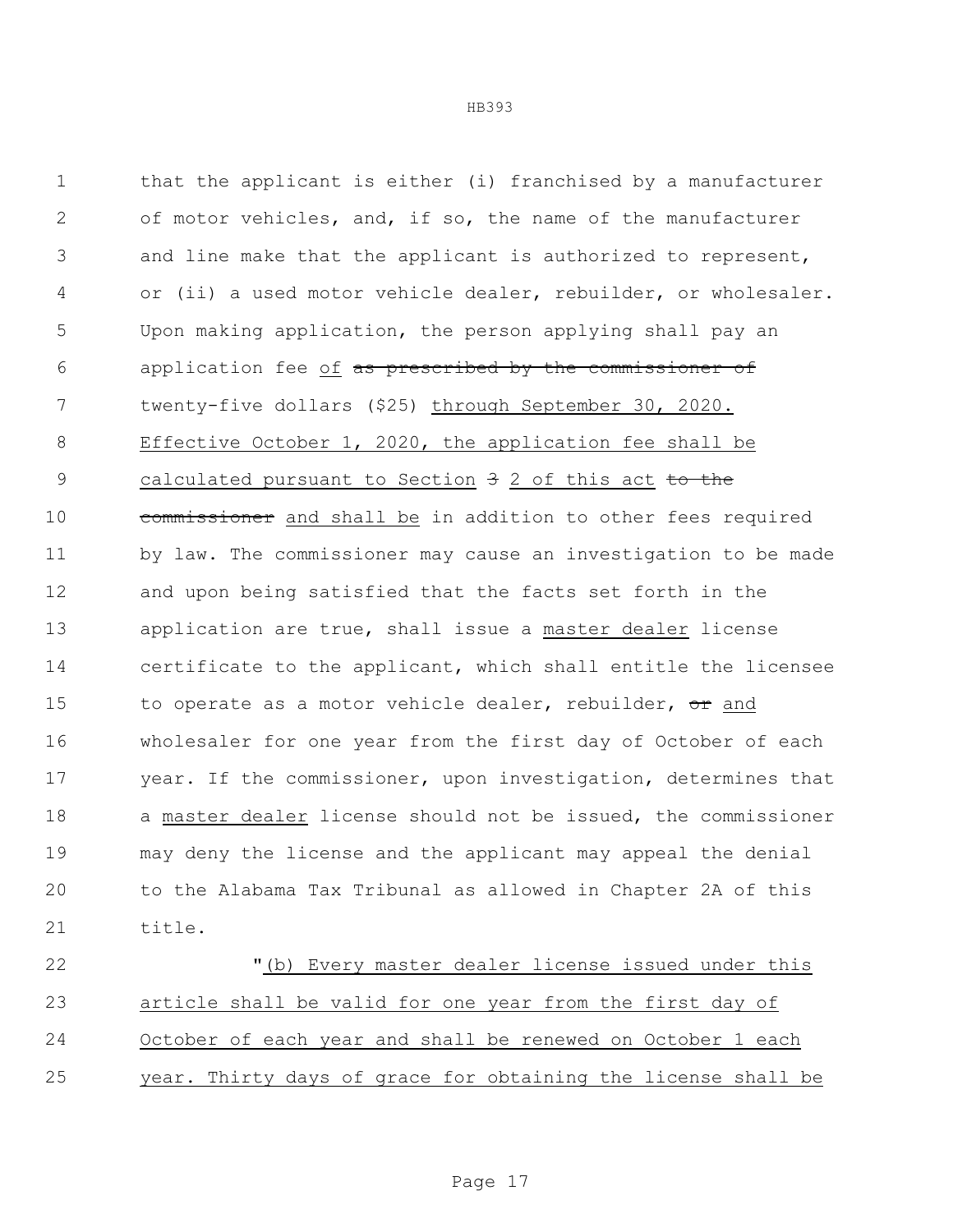1 allowed without penalty. Thereafter, penalties prescribed 2 under this article for delinquent licenses shall be imposed. 3 "(b) A motor vehicle rebuilder or a motor vehicle 4 wholesaler who is not a new or used motor vehicle dealer shall 5 and the required to maintain a sign designating the location, 6 and may maintain books, records, and files of his or her 7 business at his or her home; provided, that books, records, 8 and files shall be accessible and available for inspection by 9 the commissioner, inspectors, or employees during normal 10 business hours on usual business days. The location may be 11 adjacent to his or her residence. 12 The Motor vehicle rebuilder or motor vehicle 13 wholesaler may not sell any motor vehicles or component parts

14 to anyone other than a licensed motor vehicle dealer, motor 15 vehicle wholesaler, or motor vehicle rebuilder, or as salvage.

16 "  $\left( \frac{d}{dt} \right)$  (c) New and used motor vehicle dealers, motor vehicle rebuilders, and motor vehicle wholesalers shall be required to maintain blanket motor vehicle liability insurance coverage on vehicles operated on the public streets and highways of this state, including vehicles in dealership inventory. Evidence of liability insurance for business and inventory vehicles shall be filed with the application for license, and the application for license shall be denied if proof of liability insurance satisfactory to the commissioner is not provided. A licensee who fails to maintain a blanket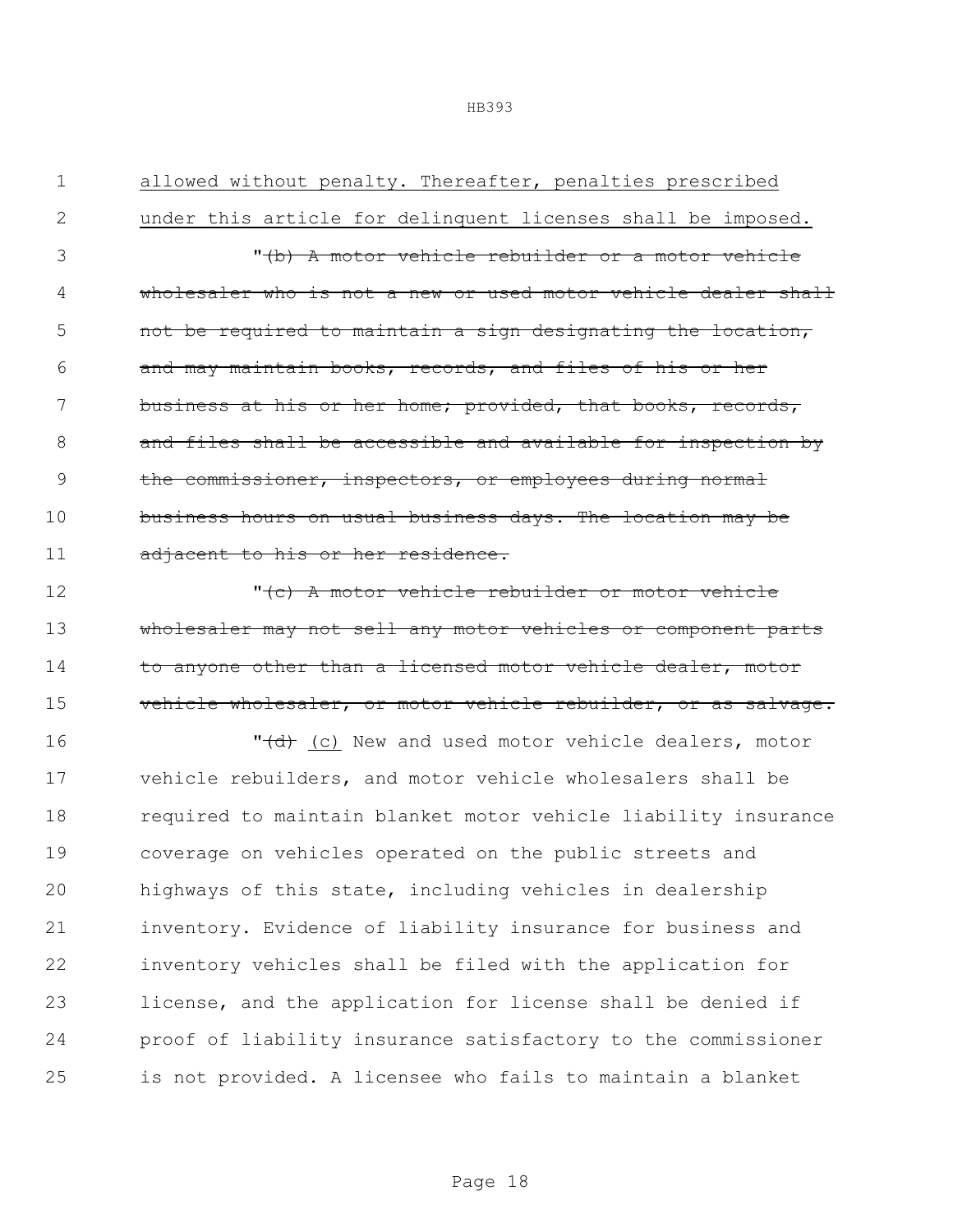| $\mathbf 1$   | motor vehicle liability insurance policy during the licensing     |
|---------------|-------------------------------------------------------------------|
| $\mathbf{2}$  | period may be assessed a civil penalty of up to five thousand     |
| 3             | dollars $(55,000)$ . The penalty may be assessed against the bond |
| 4             | as provided for in Section 40-12-398.                             |
| 5             | "(d) A person who is subject to the licensing                     |
| 6             | requirements of this article, but willfully fails to acquire      |
| 7             | the license, shall be subject to a penalty of five hundred        |
| 8             | dollars (\$500) for the first violation and one thousand          |
| $\mathcal{G}$ | dollars $($1,000)$ for the second or subsequent violation.        |
| 10            | $"$ \$40-12-393.                                                  |
| 11            | "The commissioner shall deposit the application fees              |
| 12            | collected under the provisions of this article in into the        |
| 13            | State Treasury, which shall be appropriated as follows:           |
| 14            | "(1) A minimum of twenty-five dollars (\$25) or 10                |
| 15            | percent, whichever is greater, of the application fee shall be    |
| 16            | appropriated to the General Fund of the state.                    |
| 17            | "(2) The remaining amount shall be continuously                   |
| 18            | appropriated to the department for the inspection, issuance,      |
| 19            | and enforcement of the licensing requirements under this          |
| 20            | article.                                                          |
| 21            | $"$ \$40-12-395.                                                  |
| 22            | "(a) A person licensed under this article shall                   |
| 23            | obtain a supplemental license for each additional place of        |
| 24            | business, in a manner as prescribed by the commissioner and       |
| 25            | upon payment of an additional application fee of five dollars     |
|               |                                                                   |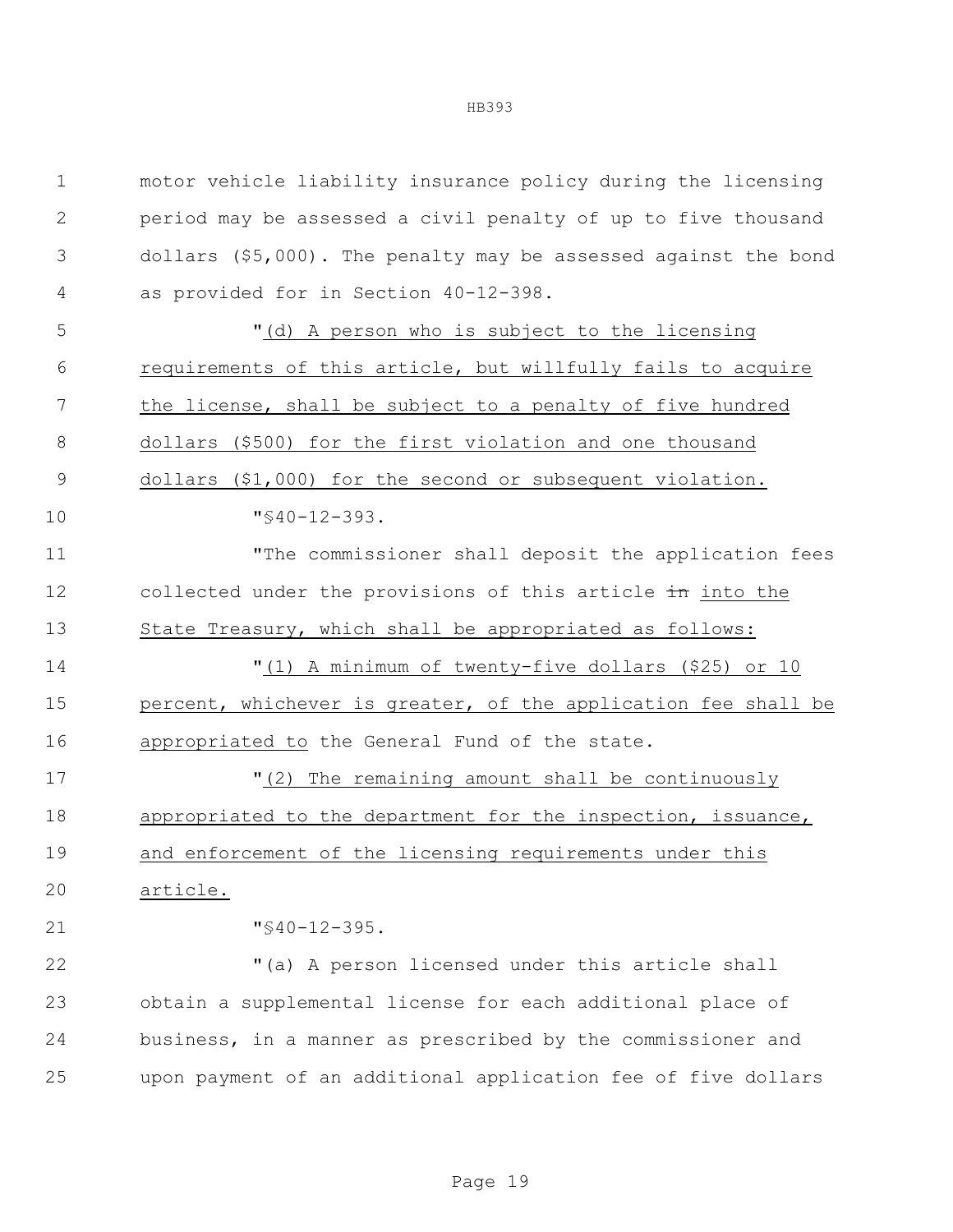(\$5) for each additional location. The signage and other requirements of Section 40-12-392 shall apply to each additional place of business. Only one licensed dealer shall operate at the same place of business.

 "(b) Notwithstanding the requirement that sales of new and used motor vehicles shall be made only from the permanent location of the new or used motor vehicle dealer, such dealers may conduct sales of new and used motor vehicles from locations off-site of their permanent locations on the following conditions:

 "(1) The off-site sales events shall not exceed three per dealer per license year with each sale not to exceed 10 consecutive calendar days in duration. Off-site sales of new motor vehicles by new motor vehicle dealers shall be conducted only at a location within the new motor vehicle dealer's area of responsibility as defined in the contract or franchise agreement between the new motor vehicle dealer and its manufacturer or distributor. Off-site sales of used motor vehicles shall be conducted only at a location in the county or city where the new or used motor vehicle dealer maintains a permanent location.

 "(2) The off-site sale need not be conducted in a 23 building or permanent structure, but the motor vehicle dealer facilitator shall display a temporary sign at the location where the off-site sale is conducted identifying the name of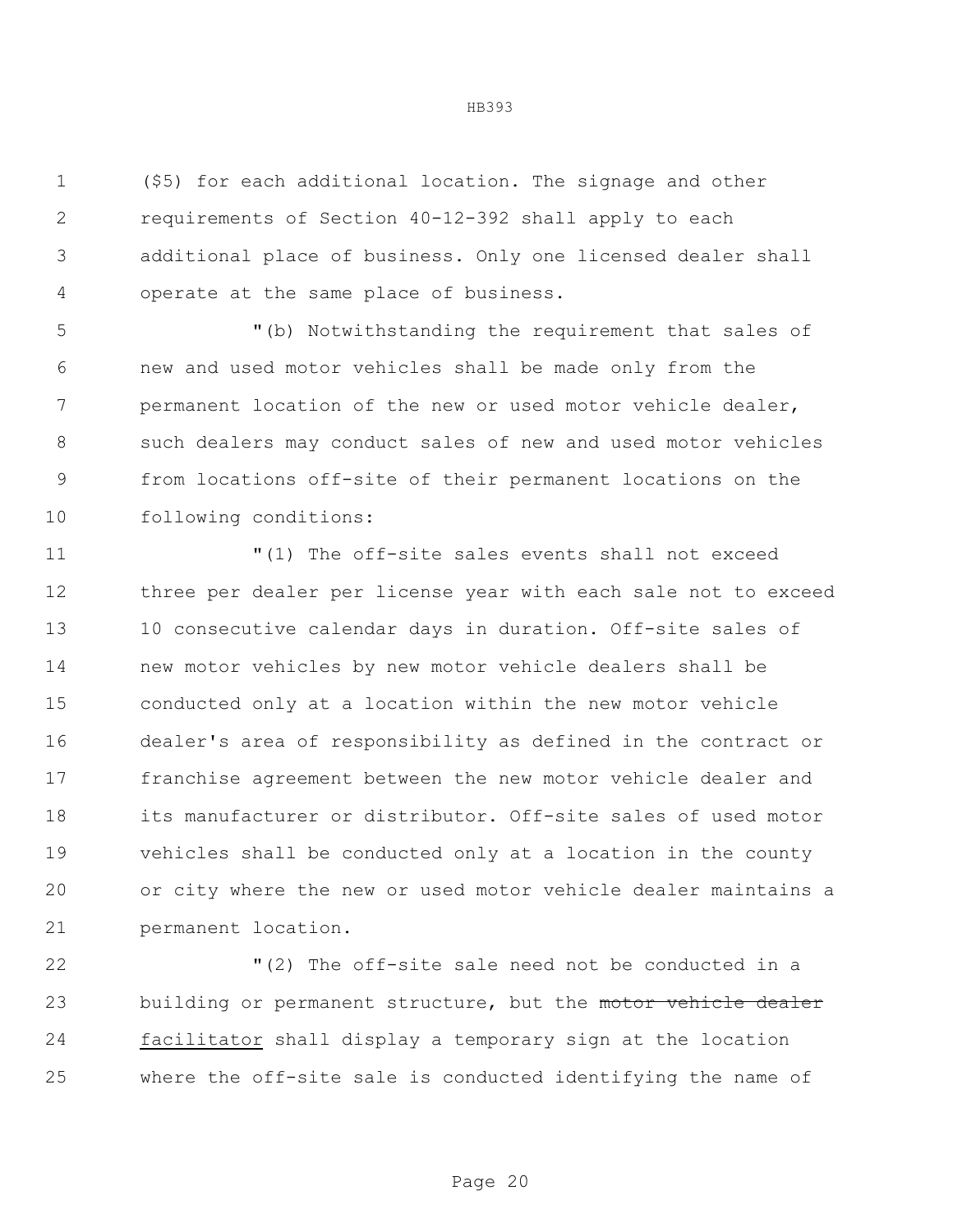1 the motor vehicle dealer facilitator who is conducting the 2 sale as stated on the license required by this section subdivision (3) and the name of the motor vehicle dealers who are participating in the sale as stated on the license required by subdivision (4). All advertisements and other notices of the sale must be conducted in the name of the 7 <del>licensee</del> facilitator. "(3)a. At least 10 calendar days before conducting each off-site sale, the facilitator of the off-site sale shall obtain a master off-site sale license by making a license application to the commissioner and paying an application fee of twenty-five dollars (\$25) for each off-site sale. On the application, the facilitator shall list each participating motor vehicle dealer and the participating motor vehicle dealer's off-site sale license number, as required in subdivision (4). The off-site sale license required in subdivision (4) is not required if the facilitator and motor vehicle dealer are the same entity. Each motor vehicle dealer participating in the off-site sale shall obtain an off-site license required by subdivision (4) and provide the license to the facilitator prior to the facilitator making the application. "b. The failure of a facilitator to disclose participating motor vehicle dealers shall subject the facilitator to the following penalties: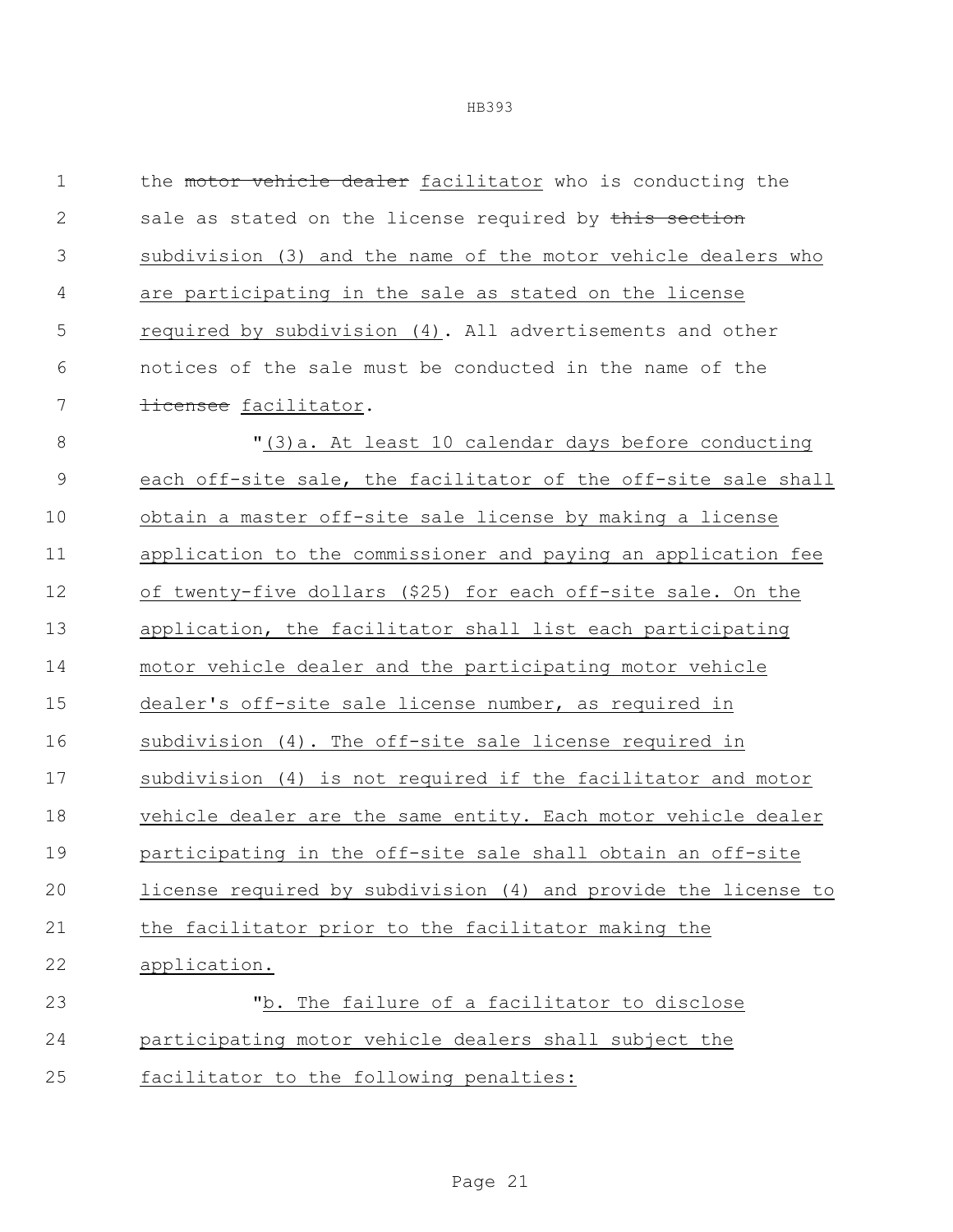| $\mathbf 1$  | "1. A facilitator that is a bonded agent of the                |
|--------------|----------------------------------------------------------------|
| $\mathbf{2}$ | state and in violation of this section shall be subject to a   |
| 3            | statutory notice of non-compliance. Subsequent violations may  |
| 4            | result in the suspension or revocation of designated agent     |
| 5            | status pursuant to Section 32-8-3 and rules adopted under that |
| 6            | section.                                                       |
| 7            | "2. A facilitator that is not a bonded agent of the            |
| 8            | state that is in violation of this section shall be subject to |
| 9            | the penalty provisions as provided in subsection (d) of        |
| 10           | Section 40-12-392.                                             |
| 11           | "(3)(4) At least one calendar day 10 calendar days             |
| 12           | before conducting each off-site sale, the motor vehicle dealer |
| 13           | shall obtain an off-site sale license by making license        |
| 14           | application to the commissioner and paying an application fee  |
| 15           | of twenty-five dollars (\$25) for each off-site sale to be     |
| 16           | conducted. If more than one motor vehicle dealer participates  |
| 17           | in the same off-site sale, each motor vehicle dealer           |
| 18           | participating in the sale shall obtain an off-site sale        |
| 19           | license from the commissioner.                                 |
| 20           | "(c) In addition to the foregoing, the motor vehicle           |
| 21           | dealer shall obtain from the judge of probate or other county  |
| 22           | licensing official a county license for the off-site location  |
| 23           | by paying the county license tax imposed pursuant to Section   |
| 24           | Sections 40-12-51, 40-12-62, and 40-12-169, and shall provide  |
| 25           | to the commissioner proof of payment of the license upon       |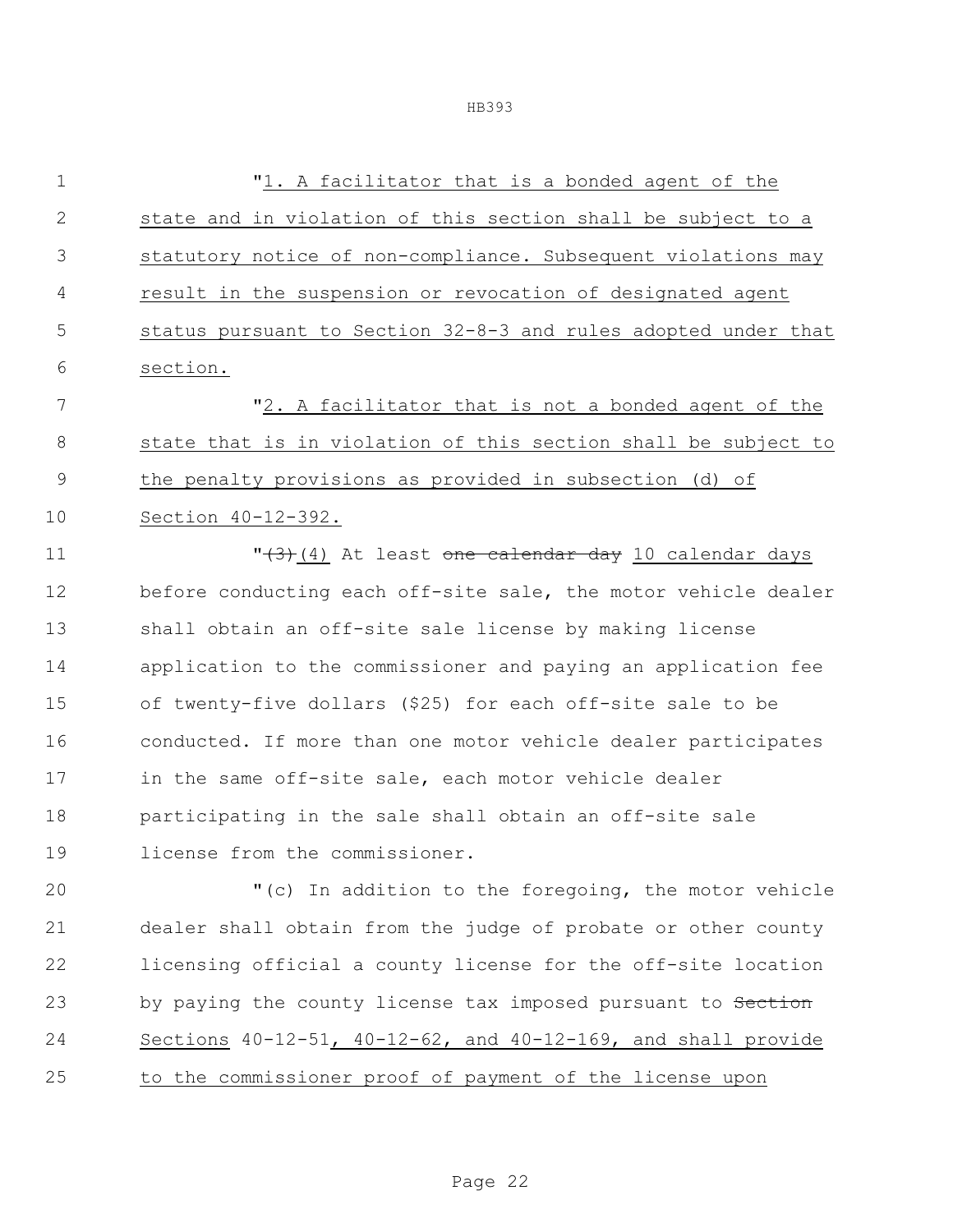application for each off-site sale. If more than one motor vehicle dealer participates in the same off-site sale, each motor vehicle dealer participating in the sale shall obtain from the judge of probate or other county licensing official a county license for the off-site location by paying the county 6 license tax imposed pursuant to Section Sections 40-12-51, 40-12-62, and 40-12-169.

8 "(d) For purposes of this section, a new motor vehicle dealer temporarily displaying new vehicles at a shopping mall, auto show, or other location solely for advertising or display purposes and from which location sales 12 are not conducted, shall not be deemed to be conducting an off-site sale and no off-site sales license shall be required.

 "(e) For purposes of this section, an off-site sales license shall not be required for wholesale sales between licensed motor vehicle dealers or for retail sales by new or used motor vehicle dealers conducted at the permanent location of an auction company which is licensed as a used motor vehicle dealer or motor vehicle wholesale auction.

"§40-12-398.

21 The Searly master dealer license shall may be issued to a new motor vehicle dealer, used motor vehicle dealer, motor vehicle rebuilder, or motor vehicle wholesaler, the applicant shall deliver to the commissioner a good and sufficient surety bond, executed by the applicant as principal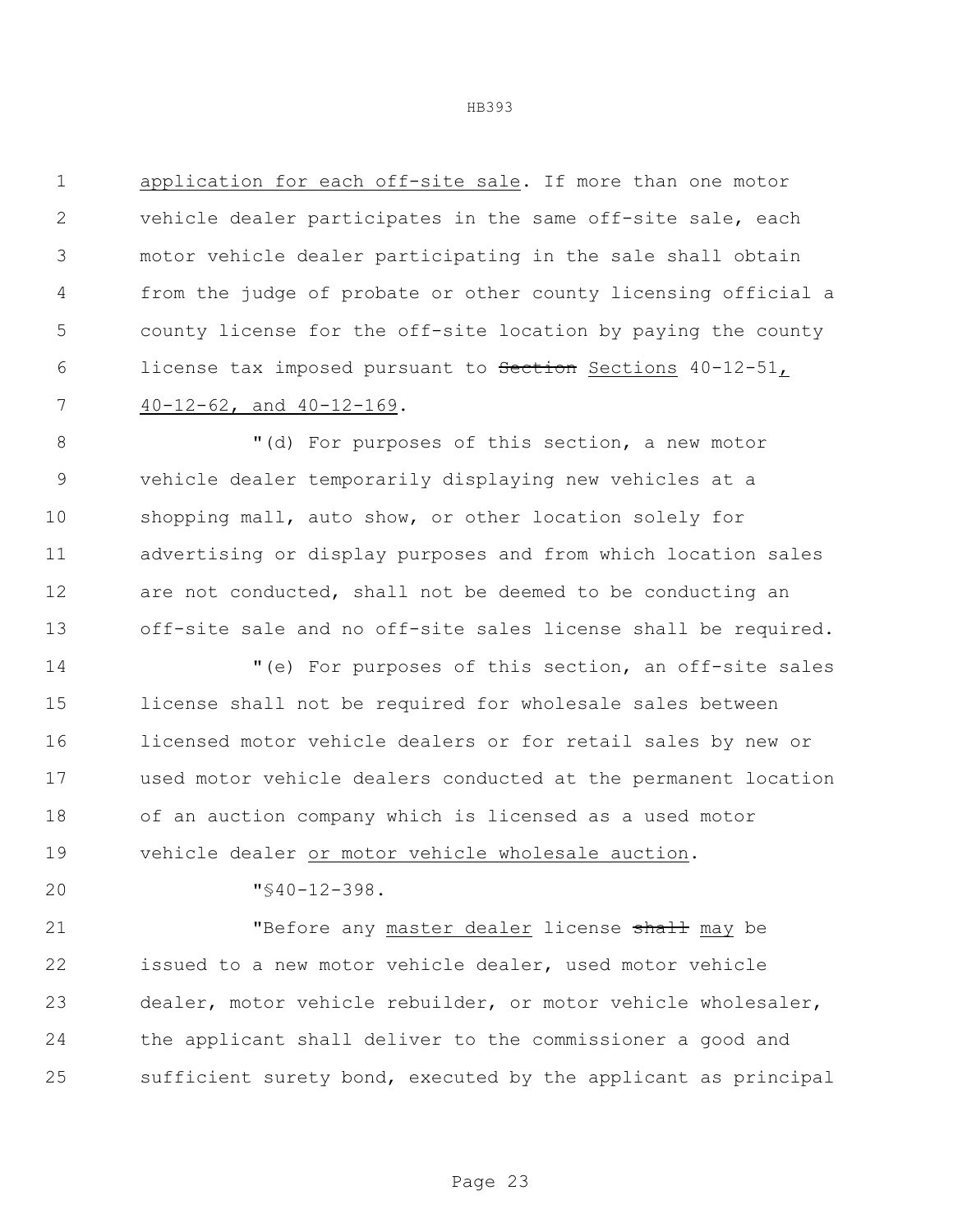and by a corporate surety company qualified to do business in 2 the state as surety, in the sum of twenty-five thousand 3 dollars (\$25,000) not less than fifty thousand dollars (\$50,000) or an amount as prescribed by the department. Such 5 bond shall be in a form to be approved by the commissioner, and shall be conditioned that the motor vehicle dealer, motor vehicle rebuilder, or motor vehicle wholesaler shall comply with the conditions of any contract made by such dealer in connection with the sale or exchange of any motor vehicle and shall not violate any of the provisions of law relating to the conduct of the business for which he is licensed. Such bond shall be payable to the commissioner and to his successors in office, and shall be in favor of any person who shall recover any judgment for any loss as a result of any violation of the conditions hereinabove contained. The bond shall serve in lieu of the bond provided for in subsection (b) of Section 32-8-34 and, in addition to all other conditions, shall also be conditioned upon their performance of their duties as a designated agent under Chapter 8 of Title 32. The penalty provisions provided under this article, in addition to the tax liability incurred under Chapter 23 of this title on the sale of a motor vehicle, may be assessed against the bond." Section 2. (a) Beginning October 1, 2020, the application fee prescribed in Section 40-12-392, Code of

Alabama 1975, shall be equal to the average of the annual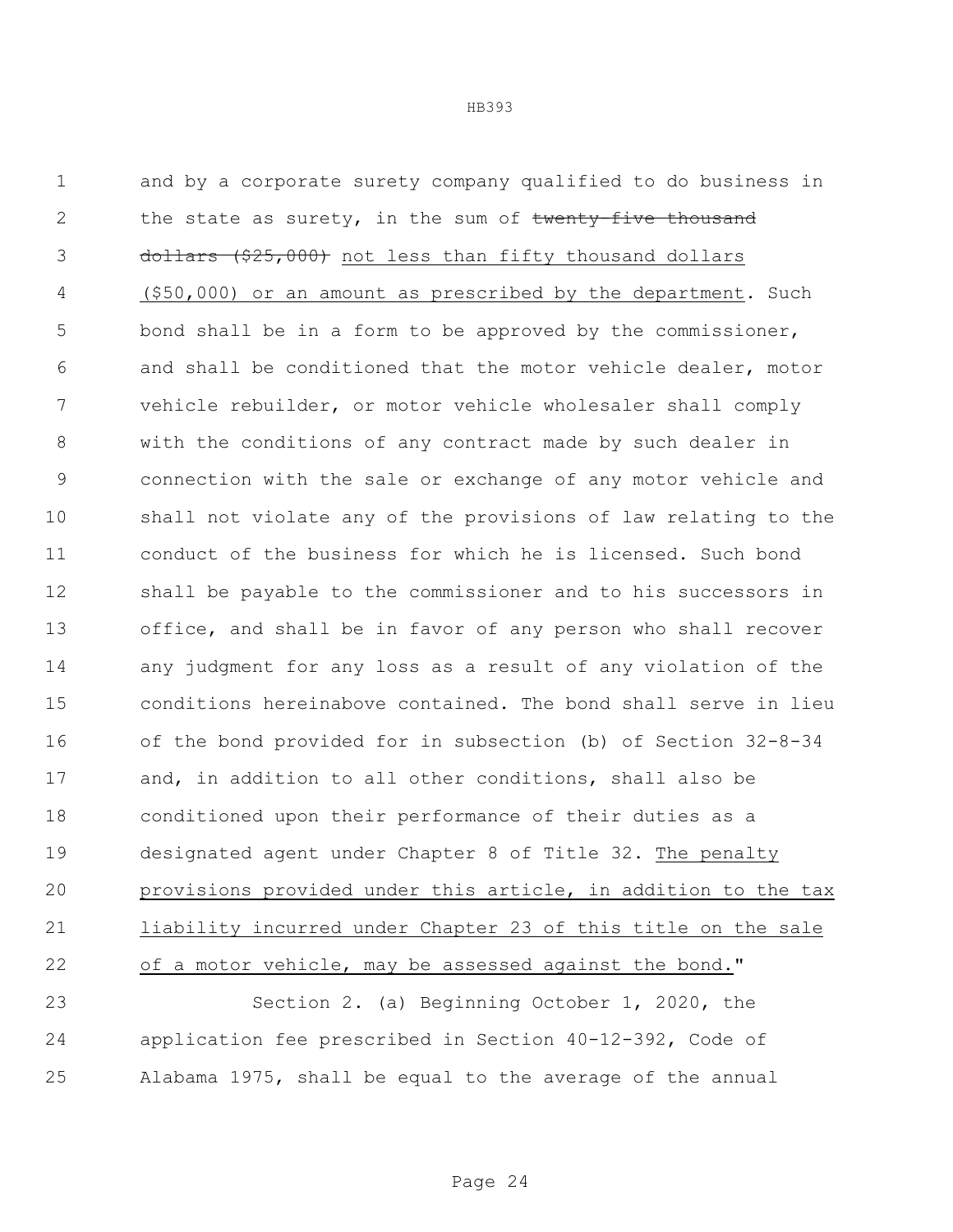dealer license fees, as of January 1, 2020, of the contiguous states to Alabama and shall be rounded to the nearest twenty-five dollars (\$25). The Department of Revenue may adjust these fees once every five years thereafter using the same calculation; provided, the adjusted fee may not exceed the application fee provided under Section 40-12-413, Code of Alabama 1975.

 (b) On or after October 1, 2022, the Department of Revenue, by rule, may establish a bi-annual license in lieu of the annual license provided under Section 40-12-391, Code of Alabama 1975. The application fee for the bi-annual license may not exceed double the amount charged for the application fee or for the annual license.

 Section 3. Article 10, commencing with Section 40-12-445, is added to Chapter 12 of Title 40, Code of Alabama 1975, to read as follows:

17 §40-12-445.

18 As used in this article, the following words shall have the following meanings:

 (1) AUTOMOTIVE DISMANTLER AND PARTS RECYCLER. As defined in Section 40-12-410.

 (2) COMMISSIONER. The Commissioner of Revenue. (3) DEPARTMENT. The Department of Revenue. (4) MOTOR VEHICLE. As defined in Section 40-12-390.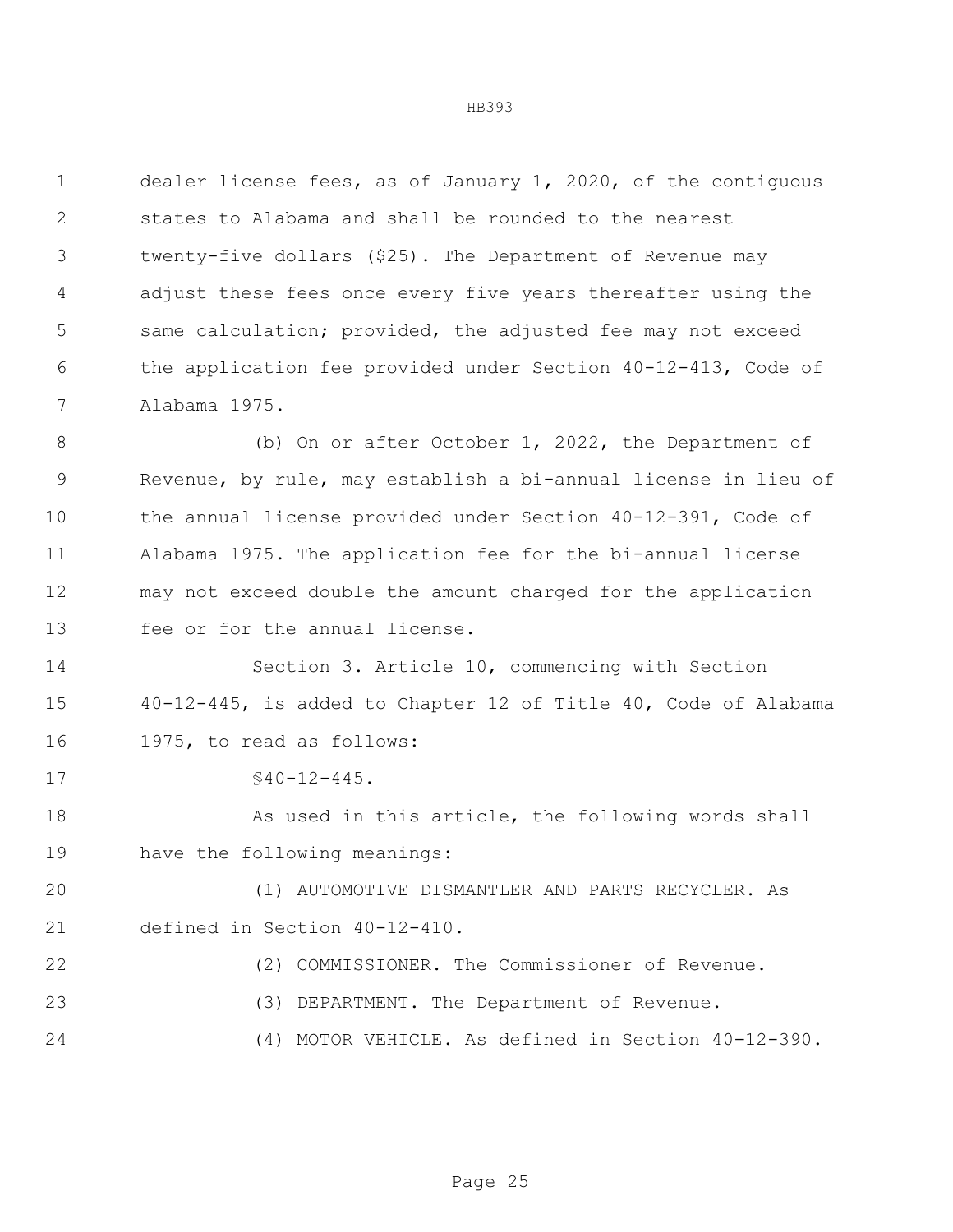(5) MOTOR VEHICLE REBUILDER. As defined in Section  $2 \t 40-12-390$ .

 (6) NEW MOTOR VEHICLE DEALER. As defined in Section  $40-12-390$ .

(7) PERSON. As defined in Section 40-12-240.

 (8) PLACE OF BUSINESS. The place owned or leased and regularly occupied by a person for the principal purpose of engaging in the business of a wholesale motor vehicle auction from which the wholesale of motor vehicles is conducted and where the books and records required for the conduct of business are maintained and kept.

 (9) USED MOTOR VEHICLE DEALER. As defined in Section  $13 \t 40-12-390$ .

 (10) MOTOR VEHICLE WHOLESALE AUCTION. Any person engaged in the business of buying, selling, exchanging, or facilitating the sale of motor vehicles at wholesale to new or 17 used motor vehicle dealers and, automotive dismantler and 18 parts recyclers, and secondary metals recyclers as defined in Section 13A-8-30, and not to the public.

§40-12-446.

 (a) A person may not engage in the business of a motor vehicle wholesale auction unless the person is licensed under this article by the department.

 (b) A person desiring to engage in the business of a motor vehicle wholesale auction shall apply to the department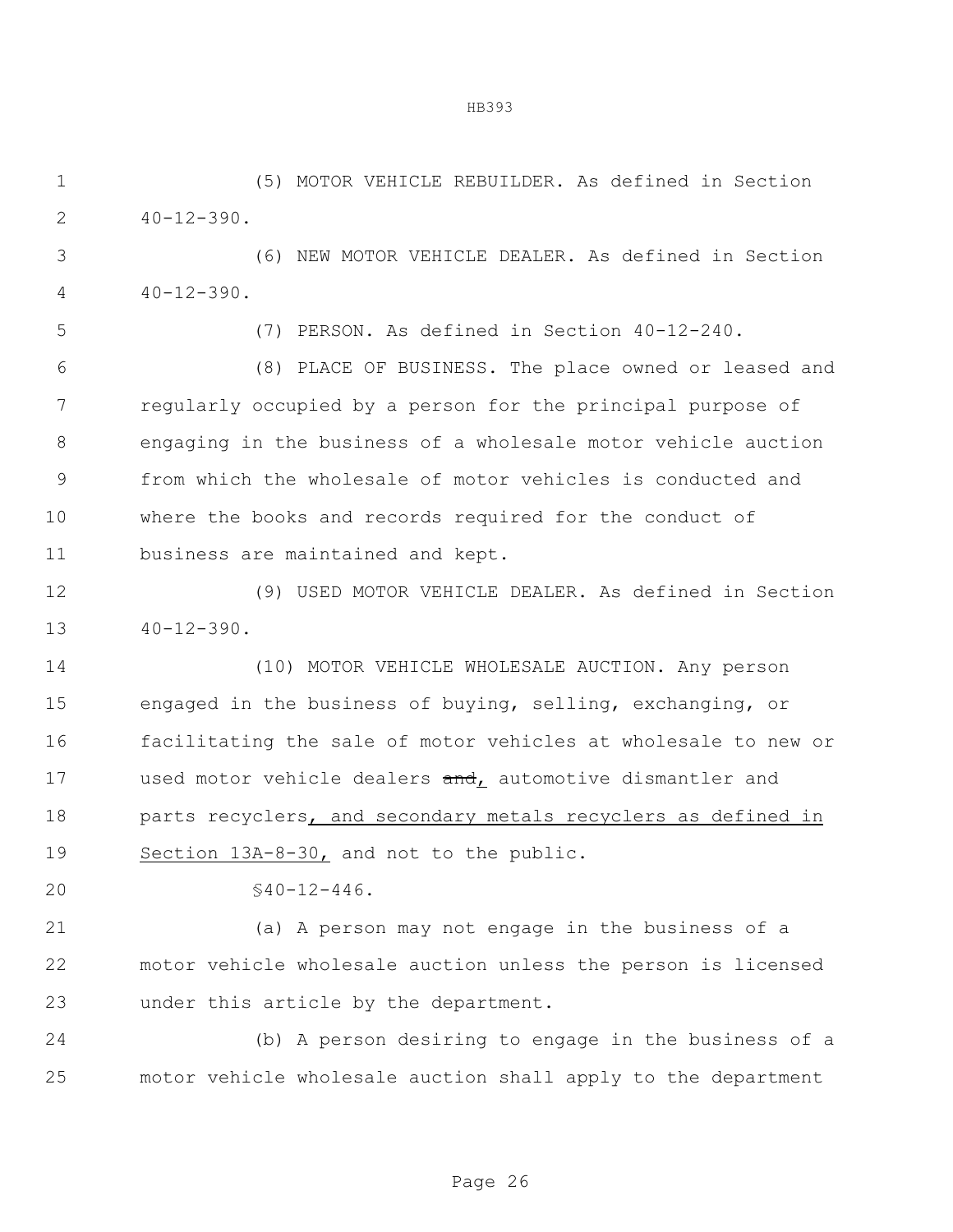| $\mathbf 1$ | on a form prescribed by the department. The form shall contain |
|-------------|----------------------------------------------------------------|
| 2           | all of the following:                                          |
| 3           | (1) The legal name of the applicant.                           |
| 4           | (2) The street address of the applicant's principal            |
| 5           | place of business.                                             |
| 6           | (3) The street address of the applicant's                      |
| 7           | headquarters, if different from the applicant's principal      |
| 8           | place of business.                                             |
| 9           | (4) Any additional information as may be required by           |
| 10          | the department.                                                |
| 11          | (c) A motor vehicle wholesale auction shall be                 |
| 12          | required to maintain books, records, and files that shall be   |
| 13          | accessible and available for inspection by the department      |
| 14          | during normal business hours on usual business days. The       |
| 15          | department, by rule, shall establish electronic reporting      |
| 16          | requirements regarding the sale of motor vehicles at the motor |
| 17          | vehicle wholesale auction.                                     |
| 18          | (d) Every licensee under this article shall keep               |
| 19          | books and records in a form prescribed by the department. The  |
| 20          | books and records shall include purchases, sales or exchanges, |
| 21          | and receipts of every motor vehicle purchased or sold or held  |
| 22          | for sale at the location of the licensee. In addition, the     |
| 23          | books and records shall include a description of each motor    |
| 24          | vehicle, which shall include the vehicle identification number |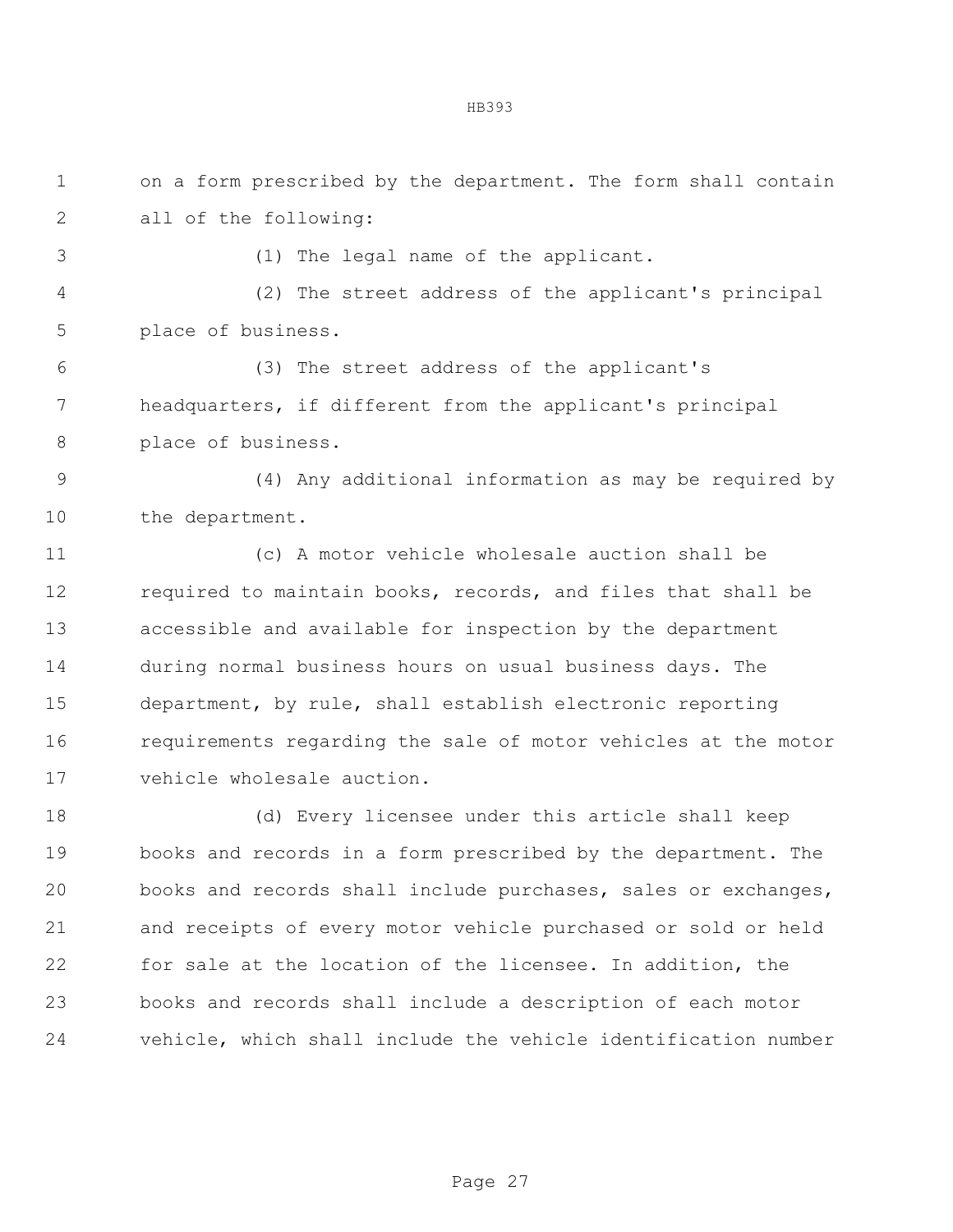of each motor vehicle, together with the name and address of any seller or purchaser of the motor vehicle.

 (e) A motor vehicle wholesale auction may not sell a motor vehicle or component parts to anyone other than a 5 licensed new or used motor vehicle dealer, motor vehicle wholesaler, or motor vehicle rebuilder automotive dismantler and parts recycler, secondary metals recycler as defined in Section 13A-8-30, or a person with an equivalent license from another jurisdiction.

 $$40-12-447.$ 

 (a) An application for a license as a motor vehicle wholesale auction shall be accompanied by a state privilege license fee equal to the fee levied under Section 40-12-392 and any additional fee for issuing licenses as may be otherwise prescribed by law.

 (b) A privilege license issued to a motor vehicle wholesale auction under this article shall be valid for one year from the first day of October and shall be renewed on October 1 of each year. Thirty days of grace for obtaining the license shall be allowed without penalty. Thereafter, penalties prescribed under this article for delinquent licenses shall be imposed.

 $$40-12-448$ .

 (a) Except as provided in subsection (b), before being licensed under this article, a person shall demonstrate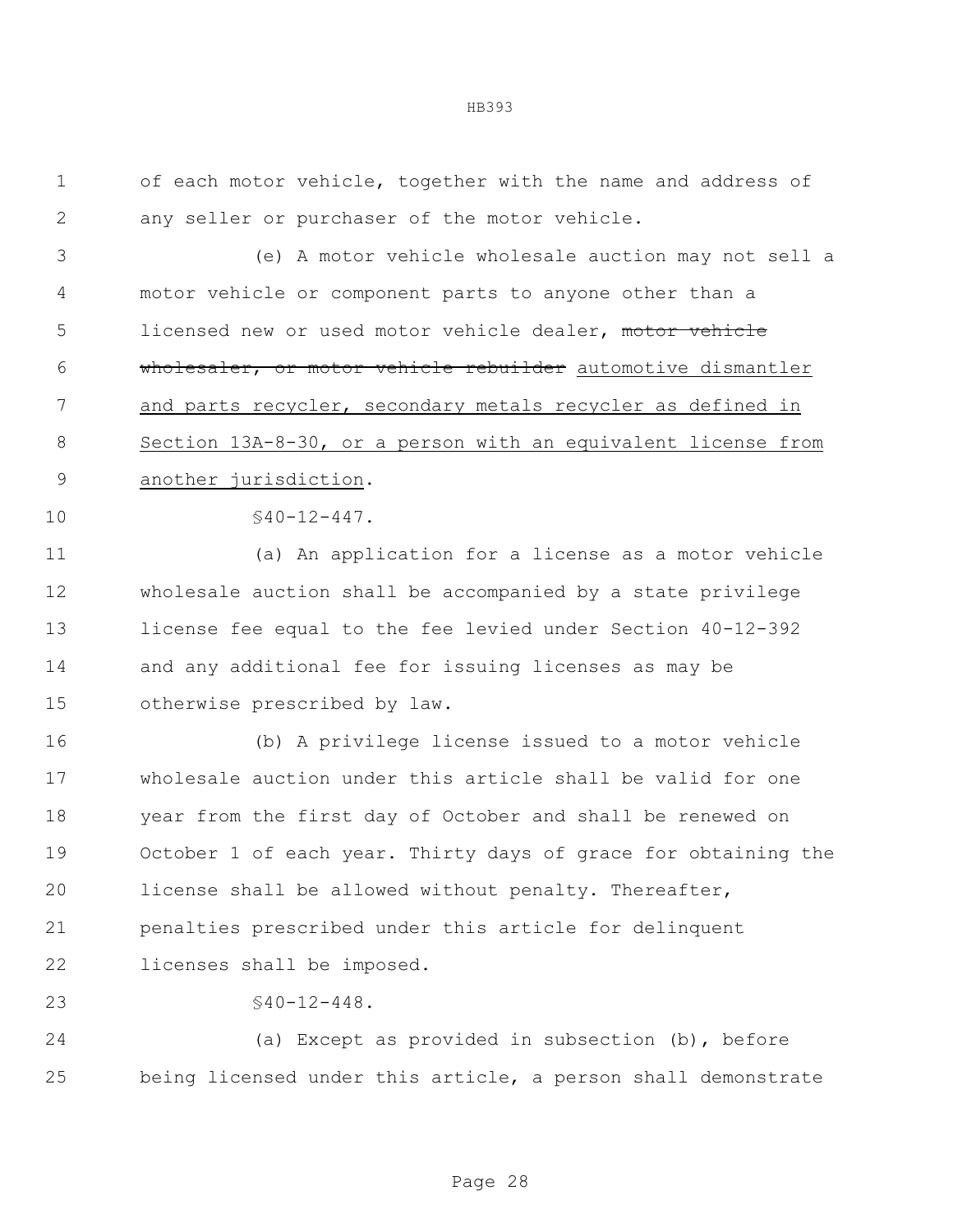| $\mathbf 1$   | proof of responsibility by depositing with the commissioner a |
|---------------|---------------------------------------------------------------|
| 2             | continuing surety bond in the amount prescribed under Section |
| 3             | 40-12-398 from a company authorized to do business in the     |
| 4             | state. The bond must be approved by the commissioner, payable |
| 5             | to the state, and conditioned upon the faithful observance of |
| 6             | all the provisions of this article. The bond must also        |
| 7             | indemnify any person who suffers a loss by reason of failure  |
| 8             | to observe the provisions of this article.                    |
| $\mathcal{G}$ | (b) The department, by rule, may permit a surety              |
| 10            | bond obtained under Section 40-12-398 to serve in lieu of the |
| 11            | surety bond prescribed in subsection (a).                     |
| 12            | $$40-12-449.$                                                 |
| 13            | (a) Subject to the appeal provisions allowed under            |
| 14            | Chapter 2A of this title, the commissioner may suspend or     |
| 15            | revoke a license issued for the willful and intentional       |
| 16            | failure of the licensee to comply with this article.          |
| 17            | (b) A license may be revoked or a license                     |
| 18            | application may be denied by the department for any of the    |
| 19            | following reasons:                                            |
| 20            | (1) Fraud practiced or any material misstatement in           |
| 21            | the license application.                                      |
| 22            | (2) Change of condition after a license is granted            |
| 23            | or the failure to maintain qualification for the license.     |
| 24            | (3) Skipping title assignment: Accepting open                 |
| 25            | assignment of title or bill of sale for a motor vehicle which |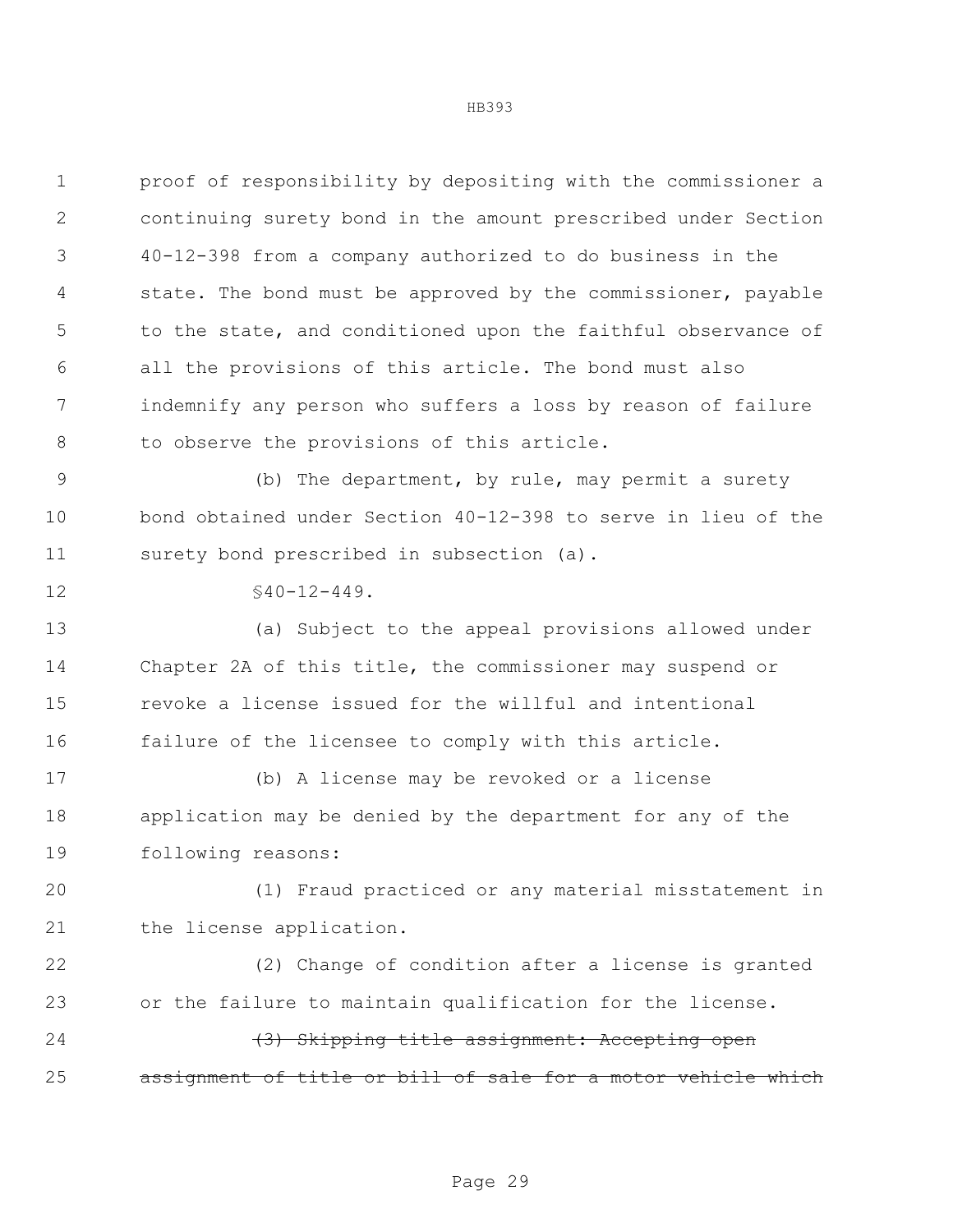| $\mathbf 1$  | is not completed by identifying the licensee as the purchaser  |
|--------------|----------------------------------------------------------------|
| $\mathbf{2}$ | or assignee of the motor vehicle.                              |
| 3            | (3) Skipping title assignment; Accepting an open               |
| 4            | assignment of title whereby the seller has signed the title to |
| 5            | transfer ownership without listing the purchaser in the title  |
| 6            | assignment.                                                    |
| 7            | (4) Having no established place of business.                   |
| $8\,$        | (5) Failing to properly keep and maintain records.             |
| $\mathsf 9$  | (6) Knowingly dealing in stolen motor vehicles,                |
| 10           | parts, or accessories.                                         |
| 11           | (7) Willful failure to comply with this article or             |
| 12           | any rule adopted under this article.                           |
| 13           | (8) Disconnecting, turning back, or resetting the              |
| 14           | odometer of a motor vehicle in violation of state or federal   |
| 15           | law.                                                           |
| 16           | (9) Filing a materially erroneous or fraudulent tax            |
| 17           | return with the department.                                    |
| 18           | (10) Revocation as a designated agent, as provided             |
| 19           | in Section 32-8-34, for failing to faithfully perform his or   |
| 20           | her duties as a designated agent.                              |
| 21           | (c) Subject to the notice and appeal provisions                |
| 22           | under Chapter 2A of this title, the commissioner may do any of |
| 23           | the following:                                                 |
| 24           | (1) Refuse to license a person who does not meet the           |
| 25           | requirements of this article.                                  |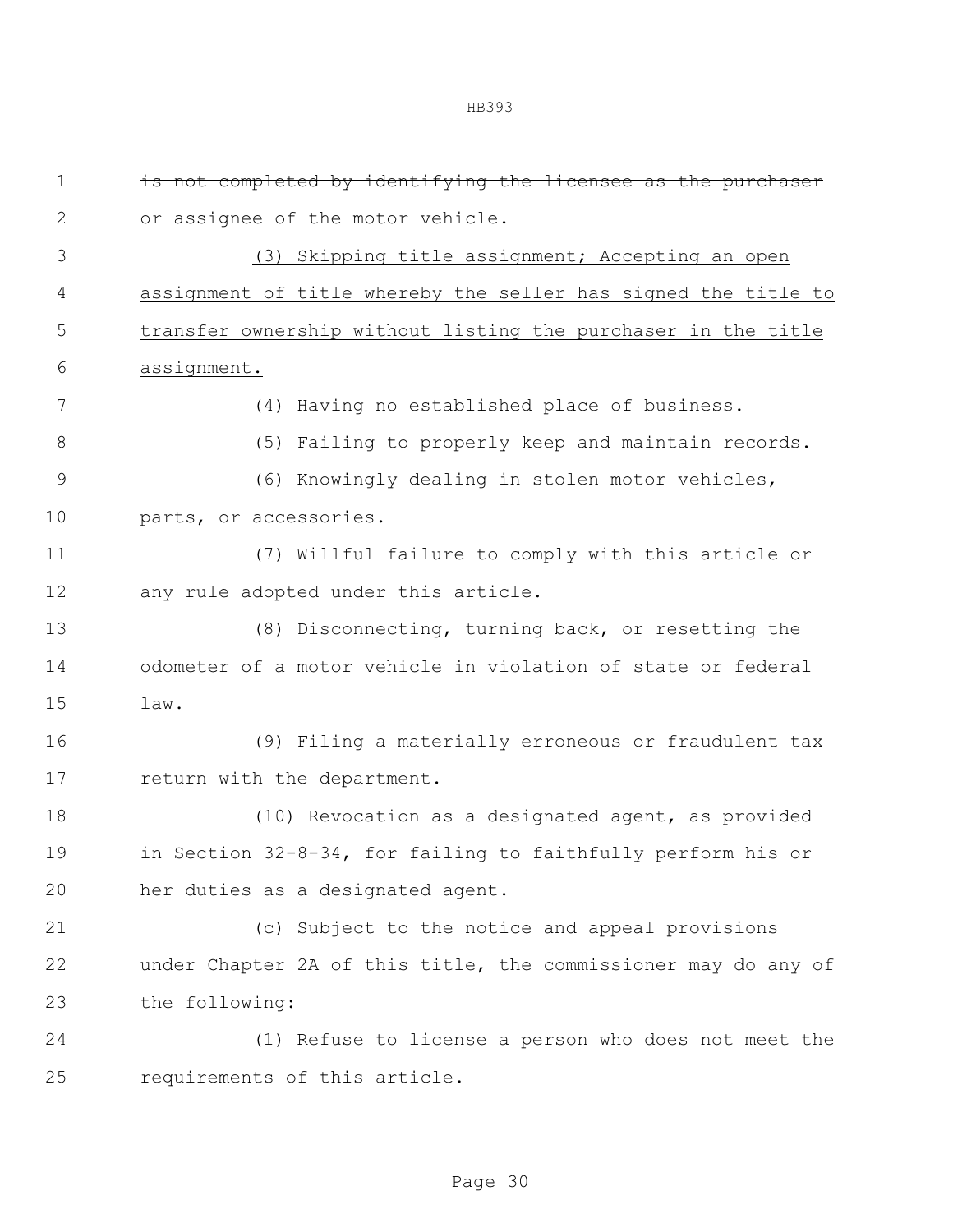(2) Cancel the license of a licensee for willful failure to continue to meet the requirements of this article.

 (3) Refuse, cancel, or revoke a license for a state or federal felony conviction involving theft or for a violation of Chapter 8 of Title 32, relating to the Uniform Certificate of Title and Antitheft Act, or a similar law of 7 another state by an applicant; a licensee; a partner of an applicant; or, in the case of a corporate applicant or licensee, a director or manager of the licensee.

10 \$40-12-450.

 A person who violates this article is guilty of a Class A misdemeanor. In addition, the department may assess against the person a civil penalty of up to five thousand dollars (\$5,000). The penalty may be assessed against the bond as provided for in Section 40-12-398.

 Section 4. Although this bill would have as its purpose or effect the requirement of a new or increased expenditure of local funds, the bill is excluded from further requirements and application under Amendment 621, now appearing as Section 111.05 of the Official Recompilation of the Constitution of Alabama of 1901, as amended, because the bill defines a new crime or amends the definition of an existing crime.

 Section 5. Section 2 of this act shall become effective on the first day of the third month following its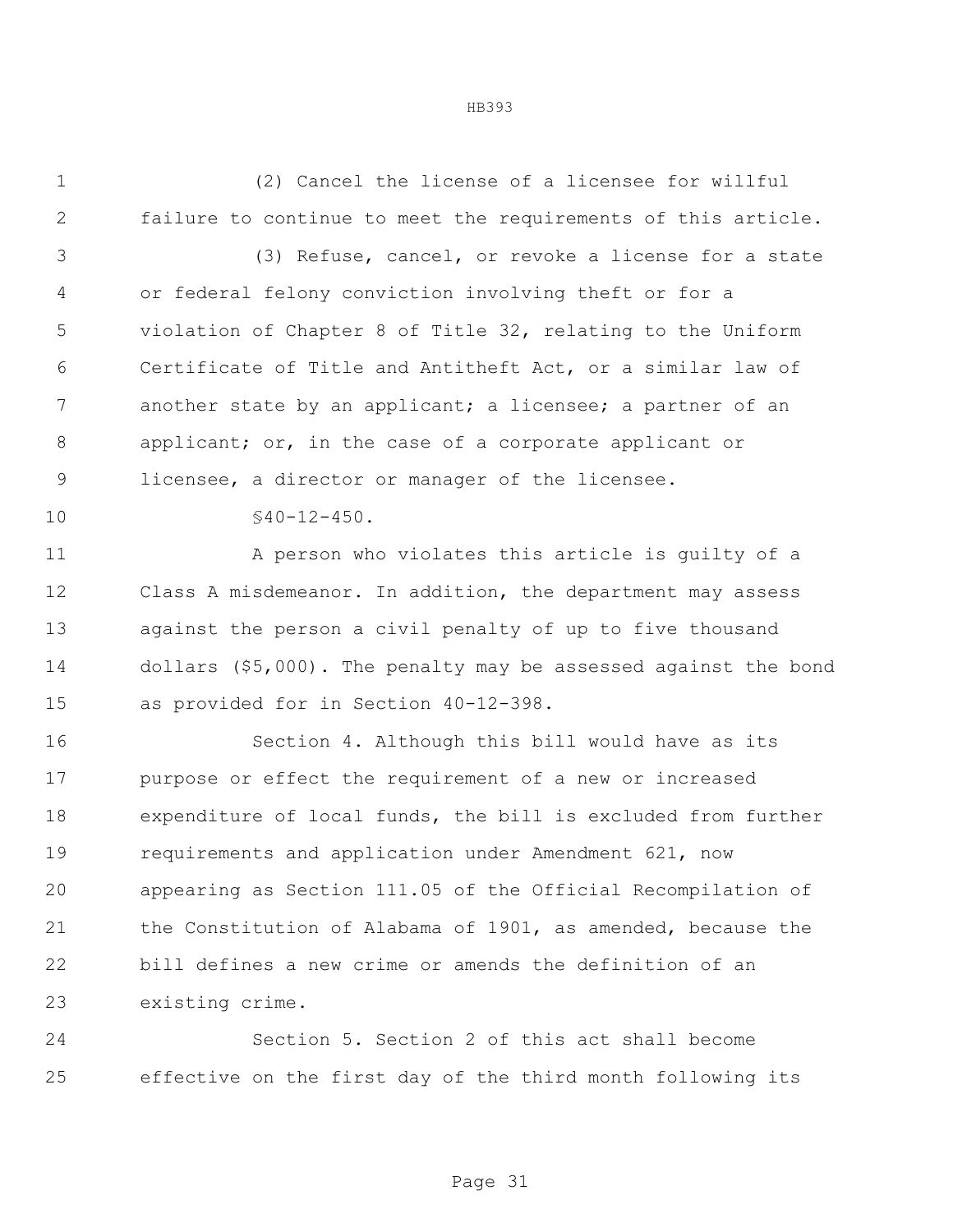| $\mathbf{1}$   | passage and approval by the Governor, or its otherwise        |
|----------------|---------------------------------------------------------------|
| 2              | becoming law. The remaining sections of this act shall become |
| 3              | effective October 1, 2020, following its passage and approval |
| $\overline{4}$ | by the Governor, or its otherwise becoming law.               |